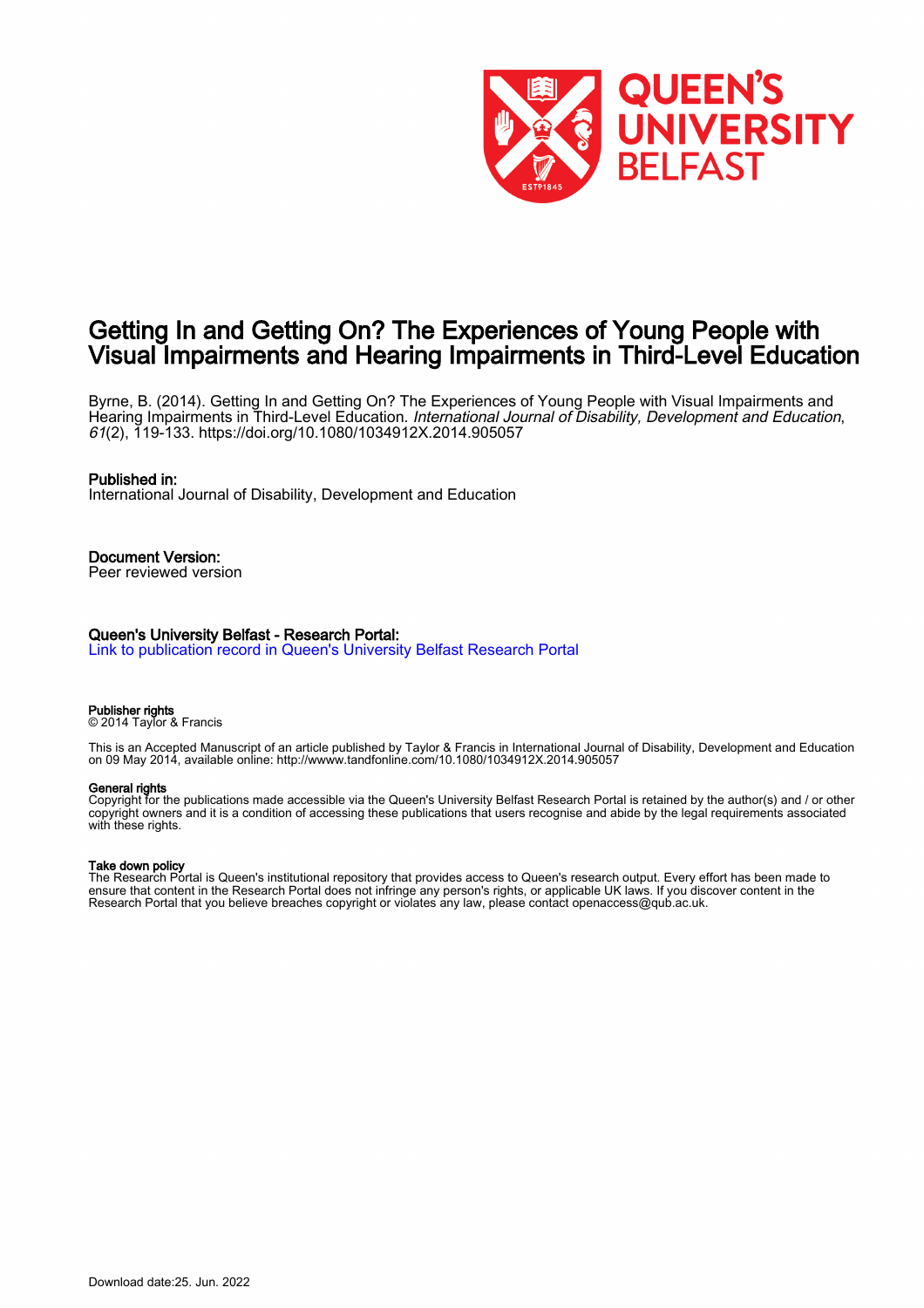# **Getting In and Getting On? The Experiences of Young People with Visual Impairments and Hearing Impairments in Third-Level Education Bronagh Byrne**

Byrne, B. (2014) 'Getting In and Getting On? The Experiences of Young People with Visual Impairments and Hearing Impairments in Third-level Education', *International Journal of Disability, Development and Education*, 61(2) 119-133 DOI: 10.1080/1034912X.2014.905057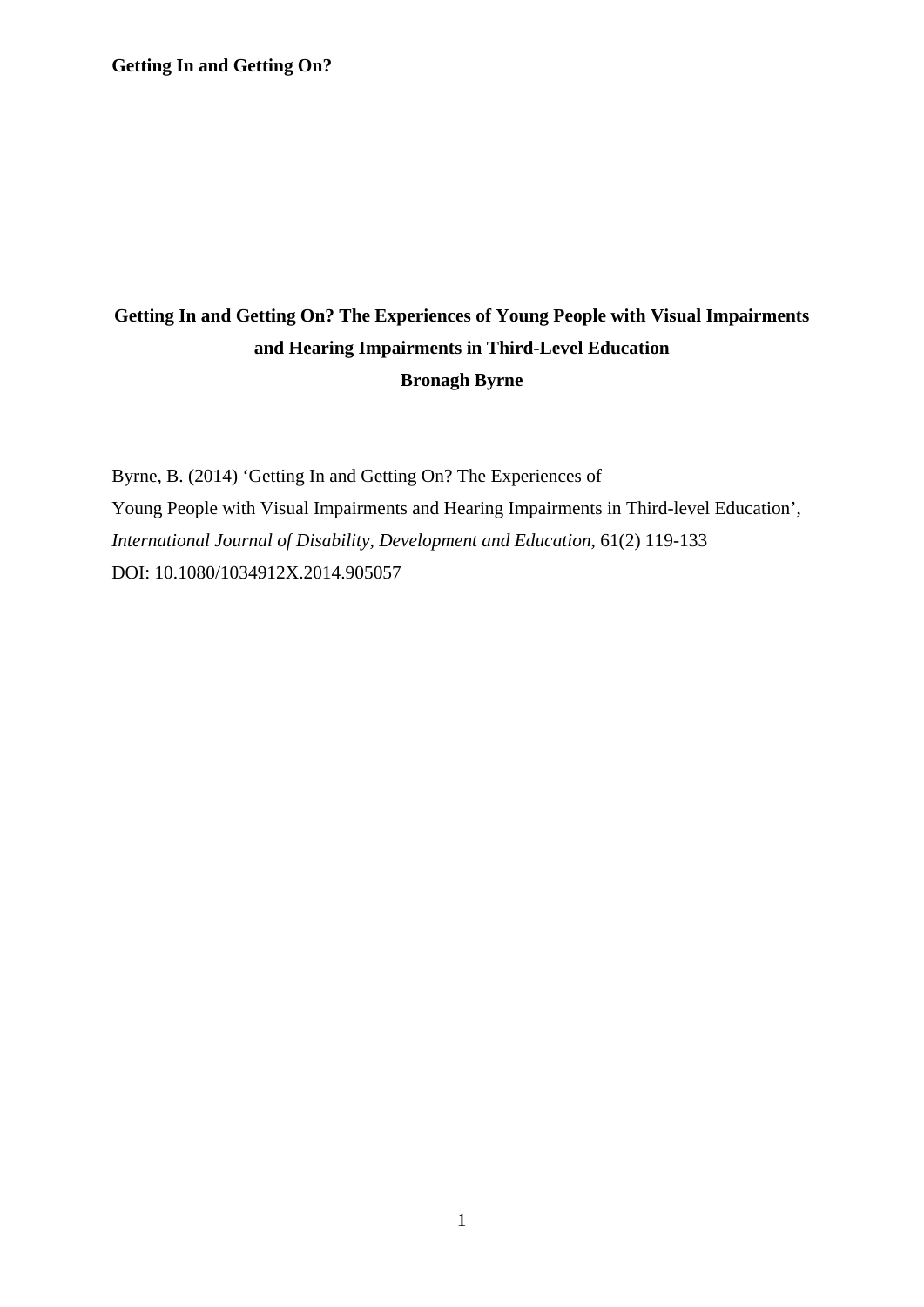#### **Abstract**

Young disabled people continue to be under-represented throughout further and higher education settings. Drawing on Pierre Bourdieu's social theory of habitus, capital and field, this paper explores the practices of domination and oppression which have made it difficult for young people with visual impairments and hearing impairments from participating in thirdlevel education on the same basis as non-disabled people. Twenty young people with hearing impairments and visual impairments were interviewed about their educational experiences. In addition, thirty-one interviews were conducted with third-level education providers, policymakers and non-governmental organisations. This paper has two aims. Firstly, to critically examine the experiences of young people with hearing impairments and visual impairments in accessing and engaging with support provisions in further and higher education settings; and secondly, to identify and explore the diversity of ways in which these young people have managed and responded to the practices they have encountered. This paper emphasises the journey form ability to **dis-**ability that young people with hearing and visual impairments experience in their quest for educational achievement. The ambiguities of 'inclusion', 'widening participation' and 'support' are highlighted and critiqued for their extensive failure to challenge taken for granted discourses.

# **Keywords**

Visual Impairment, Hearing Impairment, Further Education, Higher Education, Support, Inclusion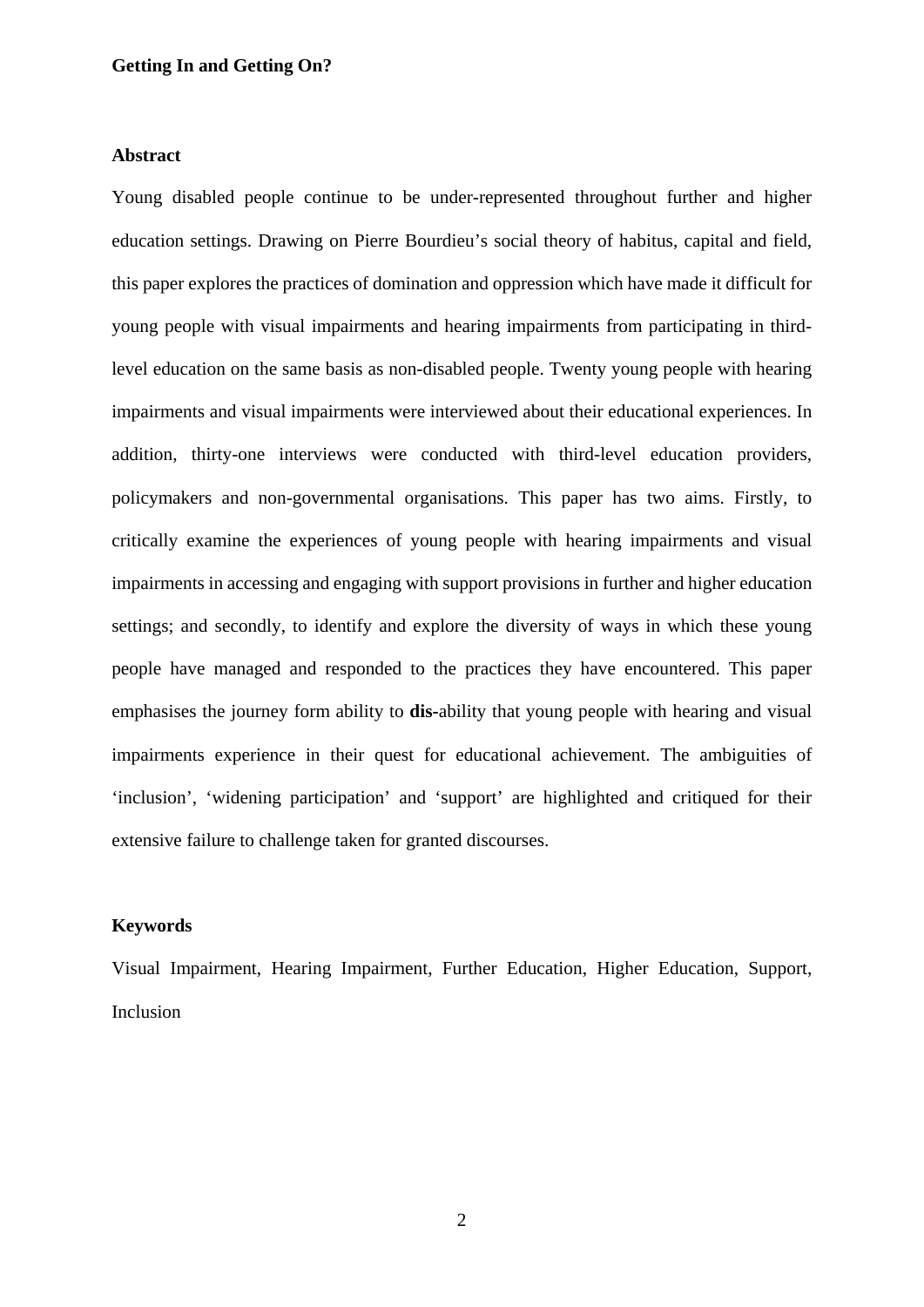# **Introduction**

The recognition of education as a necessary staple of contemporary society is undeniable. What is disputed is the key domain wherein the benefits and goals of education lie. It is perhaps somewhat naïve to seek a single answer to this posed dilemma since education can be understood to have a range of economic, social, cultural and affective outcomes (see for example, Baker et al (2004); Chitty (2004); Crawford (2003); Lynch and Baker (2005); Riddell et al (2005)). Whilst the role of education as a means to personal development and individual capacity building for all remains central, the economic goals of education have been given renewed emphasis in the context of globalisation and 'late modernity' (Beck 1992). This has been particularly so with respect to post-compulsory or third level education (Bowl 2012). The meritocratic expansion of education in this way has not been without criticism, with the move towards marketisation being described as 'corrosive to the social relationships of curricular justice' (Nunan et al 2005: 253).

Concern has thus shifted to extending access and participation in third level education to previously under-represented groups in a bid to reconcile the gap between the 'learning rich' and the 'learning poor' (Tuckett and Aldridge 2010). Discourses of widening participation and inclusion have been resonant in both further and higher education settings (Riddell et al 2005; Thomas 2001; Blythman and Orr 2002; Hayton and Paczuska 2002; Bowl 2012). However, it also continues to be an arena in which young disabled people are significantly underrepresented. Whilst achievement and progression is designated as important for all, provision for young disabled people has been arguably negatively skewed towards the lower end of the non-academic spectrum in a way that has been pejorative to their moral worth and social inclusion. This is in spite of the seemingly embracing language of 'inclusion' that has gained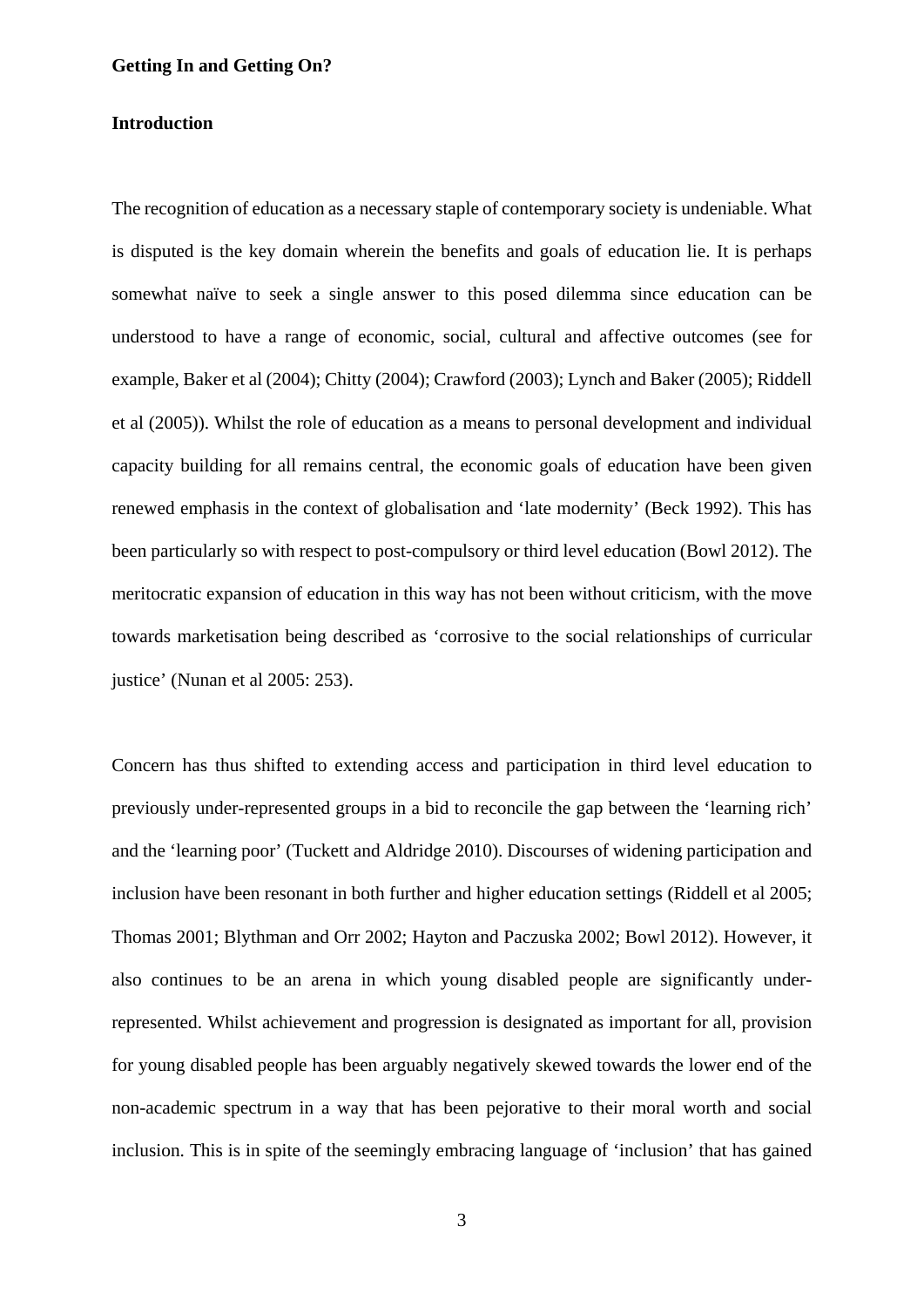common currency in contemporary society. How concepts such as 'widening participation', 'inclusion' and 'support' are operationalised and normalised by educational institutions plays a key role in determining the extent to which cultural processes and deeper social structures, which have marginalised disabled people, are effectively challenged. It is these taken for granted practices of institutional and systemic discrimination (McLaughlin et al 2006), or 'routine regimes of social action' (Cassin 2006) which are at the centre of this paper.

Drawing on Pierre Bourdieu's social theory of habitus, capital and field, this paper explores the practices of domination and oppression which have made it difficult for young people with visual impairments and hearing impairments to enter and progress within further and higher education settings on the same basis as non-disabled people. It draws on a Northern Ireland study in which twenty young people with hearing impairments and visual impairments were interviewed about their educational experiences in further and higher education. In addition, thirty-one interviews were conducted with third-level education providers across further education (hereafter, College A and College B) and higher education (hereafter, University A and University B), policymakers and non-governmental organisations.<sup>1</sup> This paper has two aims. Firstly, to critically examine the experiences of young people with hearing impairments and visual impairments in accessing and engaging with support provisions in further and higher education settings; and secondly, to identify and explore the diversity of ways in which young people with hearing and visual impairments have managed and responded to the practices they have encountered. In so doing, this paper emphasises the journey from ability to dis-ability that young people with hearing and visual impairments experience in their quest for educational achievement. It argues that this journey is predicated on a socially constructed ability binary which locates 'ability' in the minds and bodies of a non-disabled majority and which designates

1

<sup>1</sup> Pseudonyms are used throughout.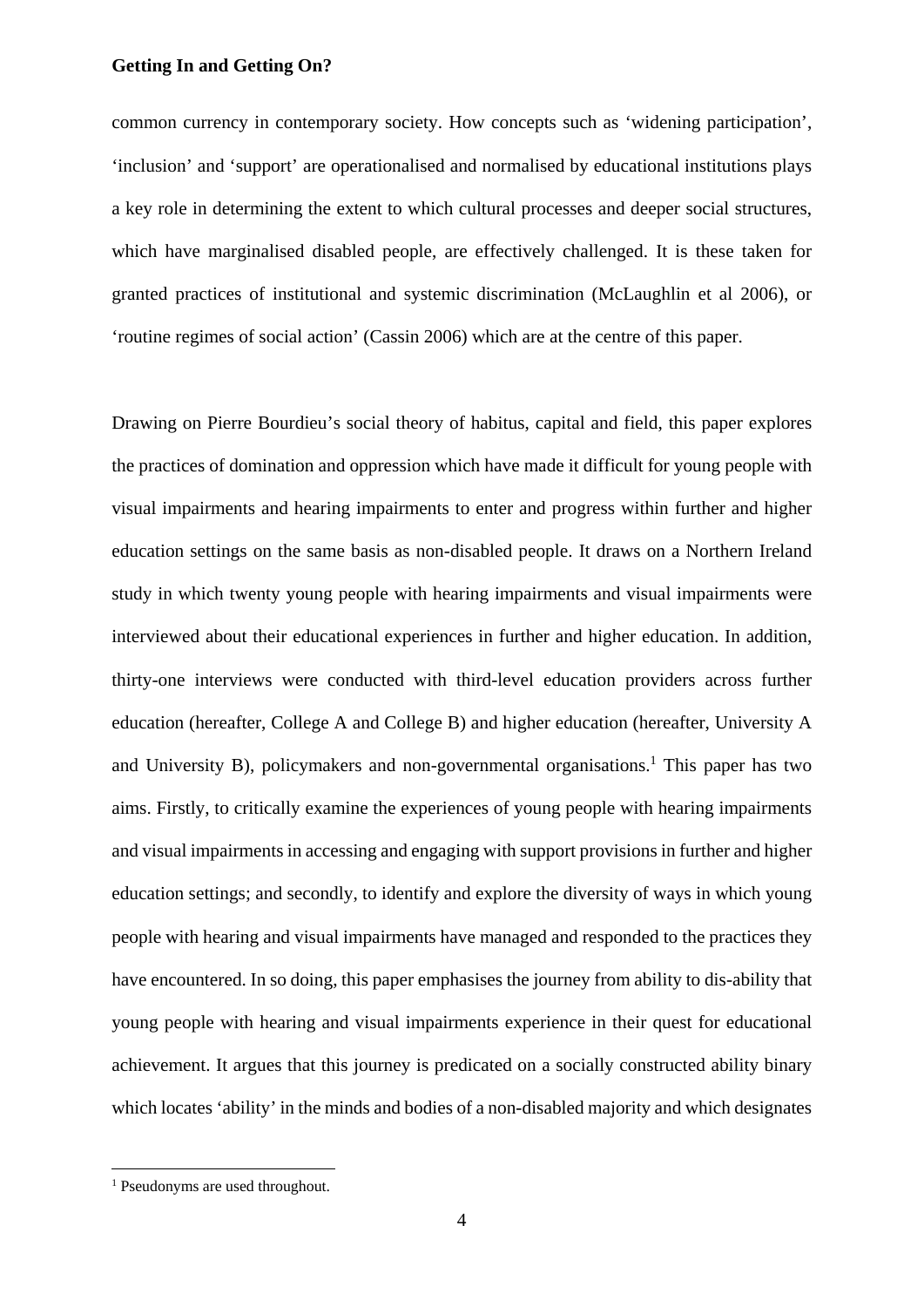particular skills and characteristics as 'meritorious' and others as undesirable. The paper concludes by suggesting that whilst there has been some progress in making third level education more accessible and inclusive of those with sensory impairments, much remains to be done lest designated 'support' provisions themselves unwittingly become part of the structures of domination and oppression that perpetuate social divisions and forms of educational exclusion.

# **A Bourdieudian Framework**

Disability has been a classic field in which the excesses of determinism on the one hand and excessive individualism on the other have been evident at various times and in various works. Nowhere is this more evident than in the longstanding distinction that is made between the individual/medical model of disability and the social model of disability. While disability has been reconceptualised as a function of the structures and institutions inherent in contemporary society, the social model fails to take sufficient account of either cultural or impairment effects and their subsequent interaction (Shakespeare 2013). It could be further argued that the social model has failed to effectively uncover the dialectic between structure, culture and agency in a way that adequately reflects the complexity of disabled people's lived experiences. Within an individualist viewpoint, for example, there is a danger of attributing everything to the power of agency, including the experience of disability within third-level settings. By adopting a reductionist approach, individual or agential explanations of structure and society elevates the causal role of actors, and fails to account for the potential or real role of government who initiate (ex)(in)clusive policies; educational institutions who implement policies; inaccessibility and discrimination; and inadequate and inappropriate staff levels, training and resources. Once more, the 'problem' of disability, and subsequent experiences, become located with the 'impaired' individual. Conversely however, young disabled people are not merely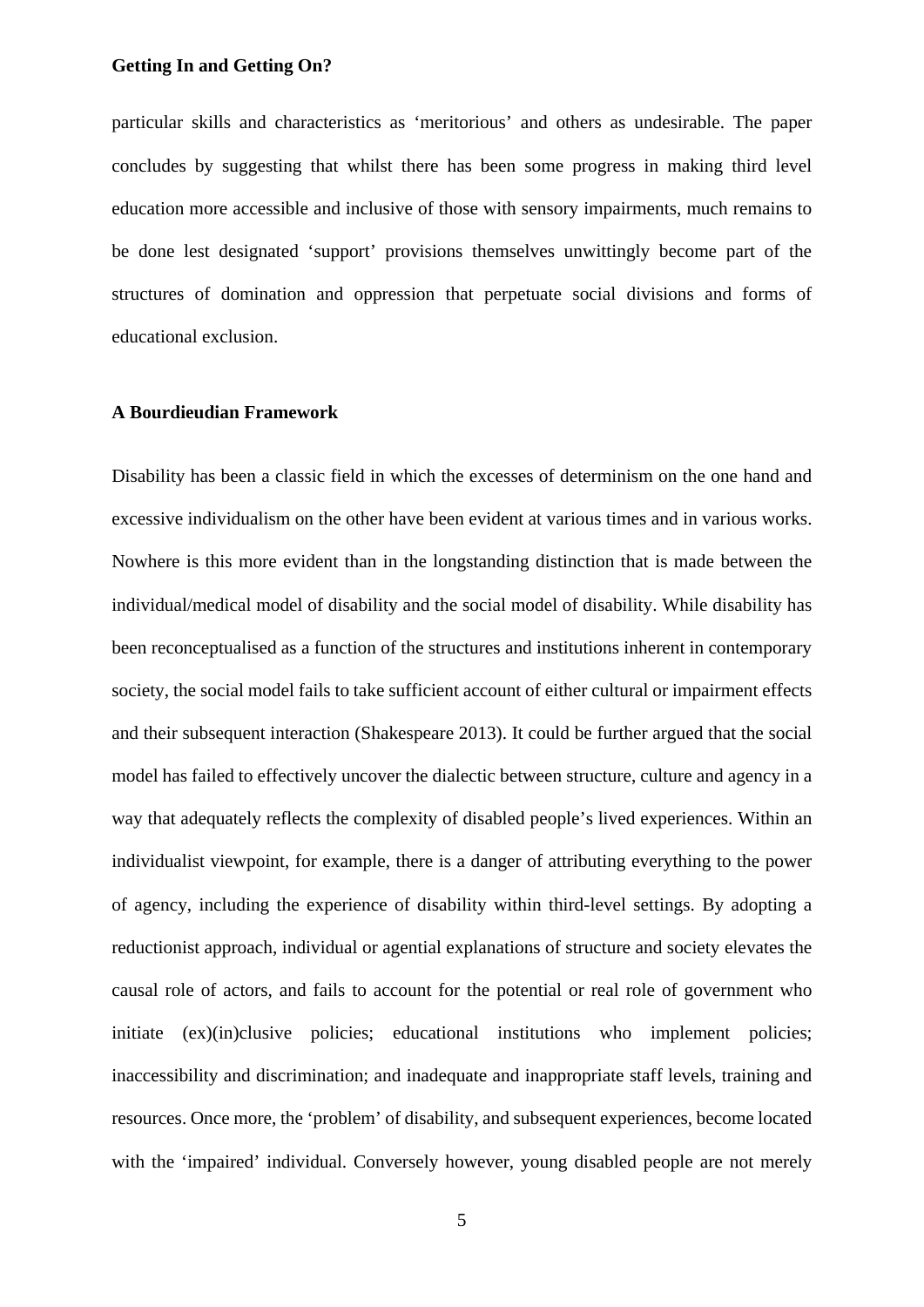robots or puppets on a string. They are not 'powerless victims', but young adults with developing identities and some degree of self-determination. Structural approaches in their various forms, however, omit the extent to which young people may choose to accept or challenge those expectations or constraints with which they are faced, or in choosing between educational courses, locations, and 'support' available. As Corker and Shakespeare have argued, "The global experience of disabled people is too complex to be rendered within one unitary model or set of ideas" (Corker and Shakespeare 2002: 15).

The intricacy of the interrelations between agency, structure and culture has been imaginatively presented by Pierre Bourdieu in his many works. Pragmatically forged out of empirical research and confrontations with opposing viewpoints, Bourdieu explores the ways in which both subjective and objective structural and cultural resources, processes and institutions maintain individuals and groups in competitive and self-perpetuating hierarchies of domination and oppression. Bourdieu's theory of practice connects action to culture, structure and power. Practices are neither purely objectively determined, that is, a consequence of social structure; nor are they purely the product of free will, that is, of individual agency. It is this dialectical relationship which has remained largely elusive in the disability field (but see Ridell et al, 2005). Edwards and Imrie (2003) have explicitly argued for the inclusion of Bourdieudian concepts in the search for a disability theory and, in so doing extend the application of the sociological imagination (Mills 1959) to the field of disability. They critique the reductive nature of both the medical and social models of disability and suggest that "Both conceptions, while capturing aspects of people's lives, are problematical for failing to recognize that there is a dialectical relationship between the individual and society, or where intersubjective and subjective experiences are intertwined" (Edwards and Imrie 2003: 240). By locating young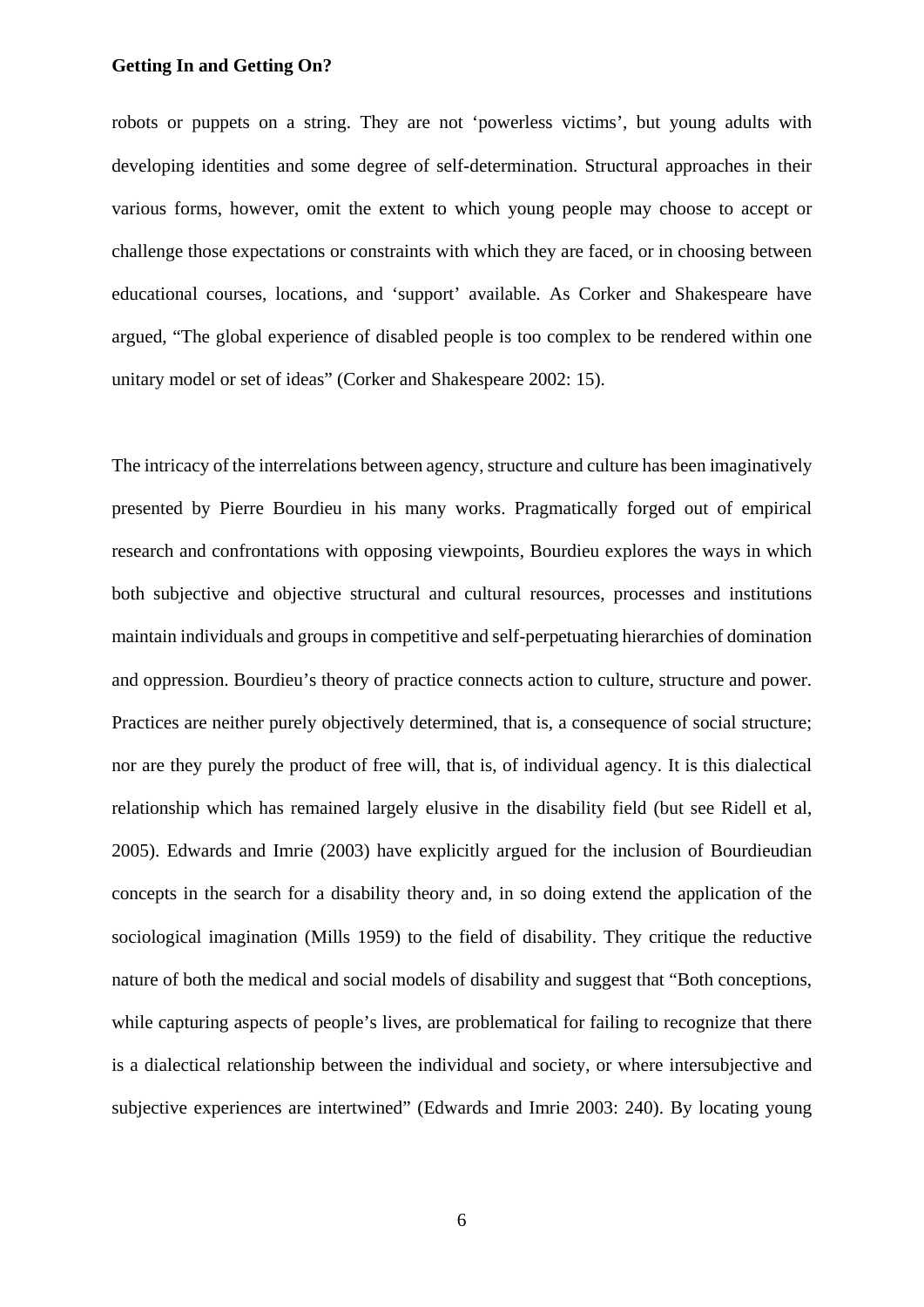people's educational experiences within a Bourdieudian framework, this paper also seeks to contribute to that dialectical endeavour.

At the core of Bourdieu's attempts to overcome theoretical reductionism are the concepts of 'habitus', 'capital' and 'field'. Together these constitute Bourdieu's theory of practice. This theory of practice is central to the exploration of the dialectic between objectivity and subjectivity; the individual and society (Bourdieu 1977). According to Bourdieu, action is not merely a mechanical response to objective structures but is mediated by the *habitus*, the *field* and the availability of forms of *capital*. The Bourdieudian juxtaposition of objectivity and subjectivity can be expressed in the following way:

 $[(habitus)(capital)] + field = practice$ 

(Bourdieu 1984: 101)

Within the context of this paper, the formula can be illustrated more specifically:

 $[(habitus of disability) (capital)] + field of learning = the practices of disability)$ 

The habitus of disability can be understood as the "product of the internalization of the structures of the social world" (Bourdieu 1989: 18). As both structuring and structured, the habitus of disability can be transmitted by experiences, processes and institutions, but can in itself generate thoughts and action. While action may have the appearance of rational behaviour, this is in effect guided by a 'feel for the game'. Hence, the apparent 'rationality' of young disabled people in 'choosing' between educational options, courses or location is unconsciously guided by that 'feel for the game' and the associated internalisation of social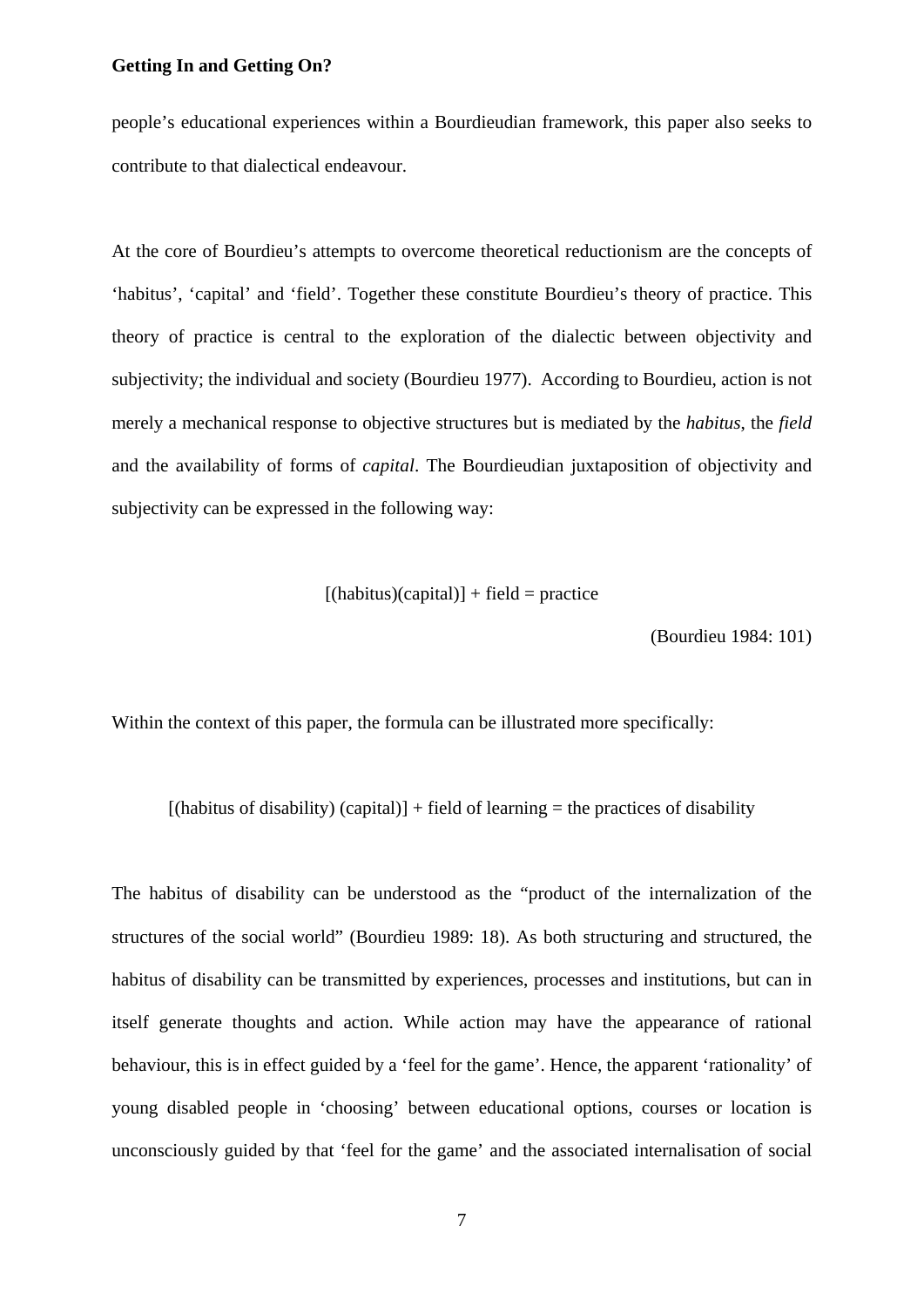structures. The dispositions inculcated within the habitus leads to the individual 'knowing one's place' (Bourdieu 1990a, 1990b, 2000), and the 'others' place, that is, the place of the non-disabled majority, and which can be maintained by processes of *misrecognition:* 

The sense of one's place is a practical sense…, a practical knowledge that does not know itself, a 'learned ignorance'…which, as such, may be the victim of that particular form of misrecognition *(allodoxia),* consisting in mistakenly recognizing oneself in a particular form of representation and public enunciation of the *doxa*. The knowledge supplied by incorporation of the necessity of the social world, especially in the form of the sense of limits is quite real, like the submission which it implies and which is sometimes expressed in the imperative statements of resignation: 'That's not for us'…(Bourdieu 2000: 185)

For this reason, a young person who is deaf or blind may approach third-level education with caution, perceiving it as 'not for the likes of us'. Such perceptions can be continually reinforced by outside agents such as teachers, parents and wider cultural assumptions as well as institutional discourses of disability and (in)equality. Understandings about ways of 'being' and 'doing' and related social divisions become 'naturalised' and enable the 'familiar' world or 'cultural arbitrary' to be taken for granted (Bourdieu 1990b). It is this 'naturalisation' which emerges as part of those 'deeper structures' of domination and oppression.

The habitus of disability is mediated by the accumulation, possession and convertibility of various forms of 'capital'. The forms of 'capital' to which Bourdieu refers are resources upon which individuals and groups draw and utilise in order to maintain or enhance their (involuntarily ascribed) positions in the social order. Capital is "what makes the games of society…something other than simple games of chance…" (Bourdieu 1986: 241). These resources include economic capital, cultural capital, and social capital. Together these forms of capital constitute the network of power relations. Forms of cultural capital include educational qualifications, cultural goods and services, and awareness and access to information. Perhaps most importantly for the young people in this study, is the inclusion of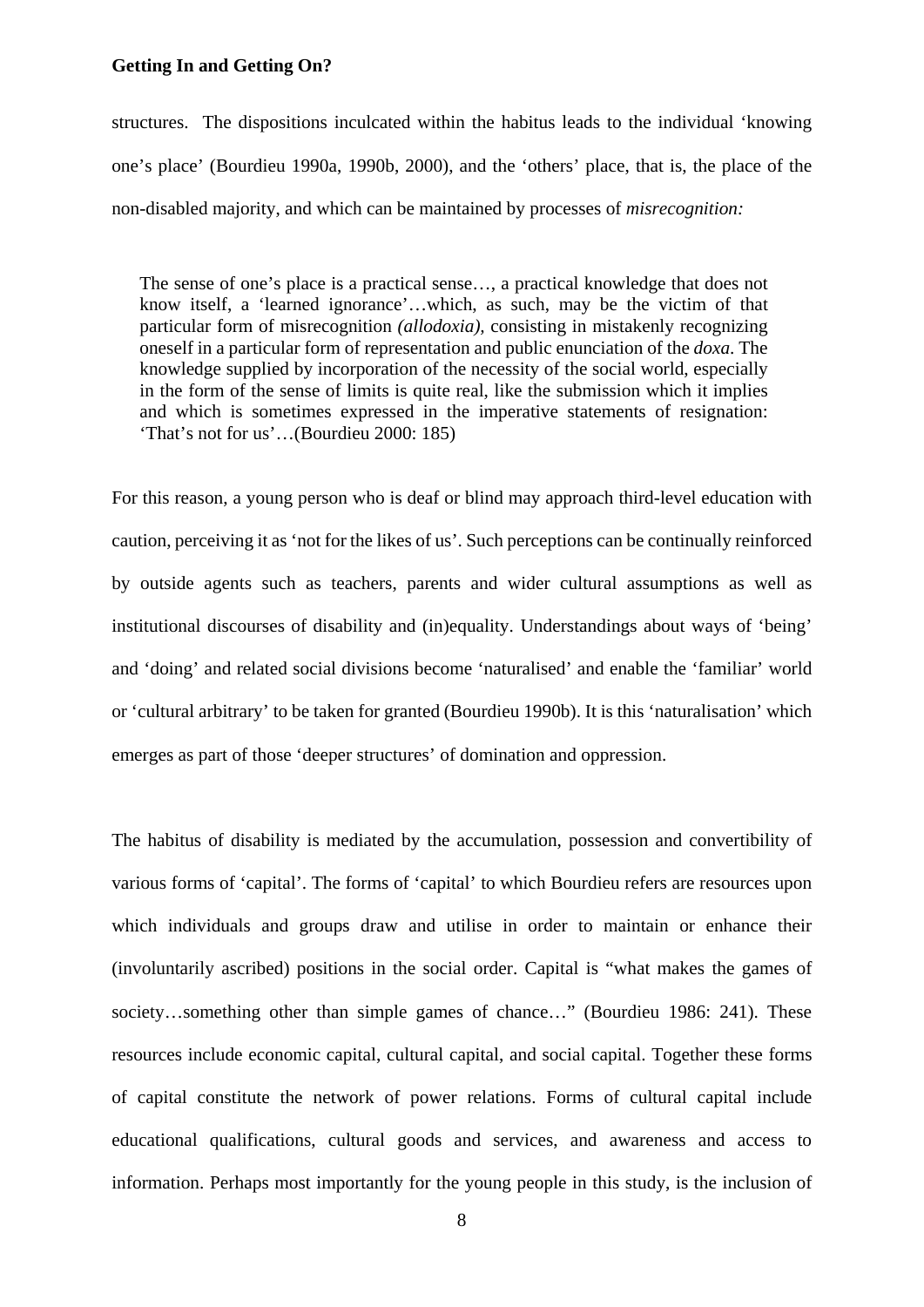linguistic forms of capital, that is, those presupposed and naturalised forms of written and spoken competences demanded by the cultural arbitrary, and which make it difficult for some young people with disabilities to fully participate in the field of learning on an equal basis with their non-disabled peers. This is especially relevant when analysing the educational experiences of those young deaf people who are sign language users and whose linguistic difference makes capital accumulation and conversion problematic. The remainder of this paper identifies some key themes that emerged for the young people in the study.

# **The Bane of Further Education: Discrete Provision**

Discrete provision has been an unstinting feature of further education for young disabled people. While some forms of discrete provision in further education remain for people with severe learning disabilities, and particular educational settings for those who are deaf and/or visually impaired, a rhetoric of inclusion and mainstreaming has significantly reduced such provision. However, it was clear from the study that some young people with visual and hearing impairments were being subject to inappropriate educational provision on the basis of implied inability rather than choice.

Sophie is a visually impaired young person, employed as an administrator in a statutory body. She is a Braille user and requires JAWS screen reading software. After completing a BTEC in Business and Finance at a college for visually impaired students in England, Sophie returned to Northern Ireland where she decided to undertake further training in IT. Sophie eventually decided to enrol in College B on a part-time IT course following a positive meeting with the college's Learning Support services. The practices she encountered, however, were far from perfect: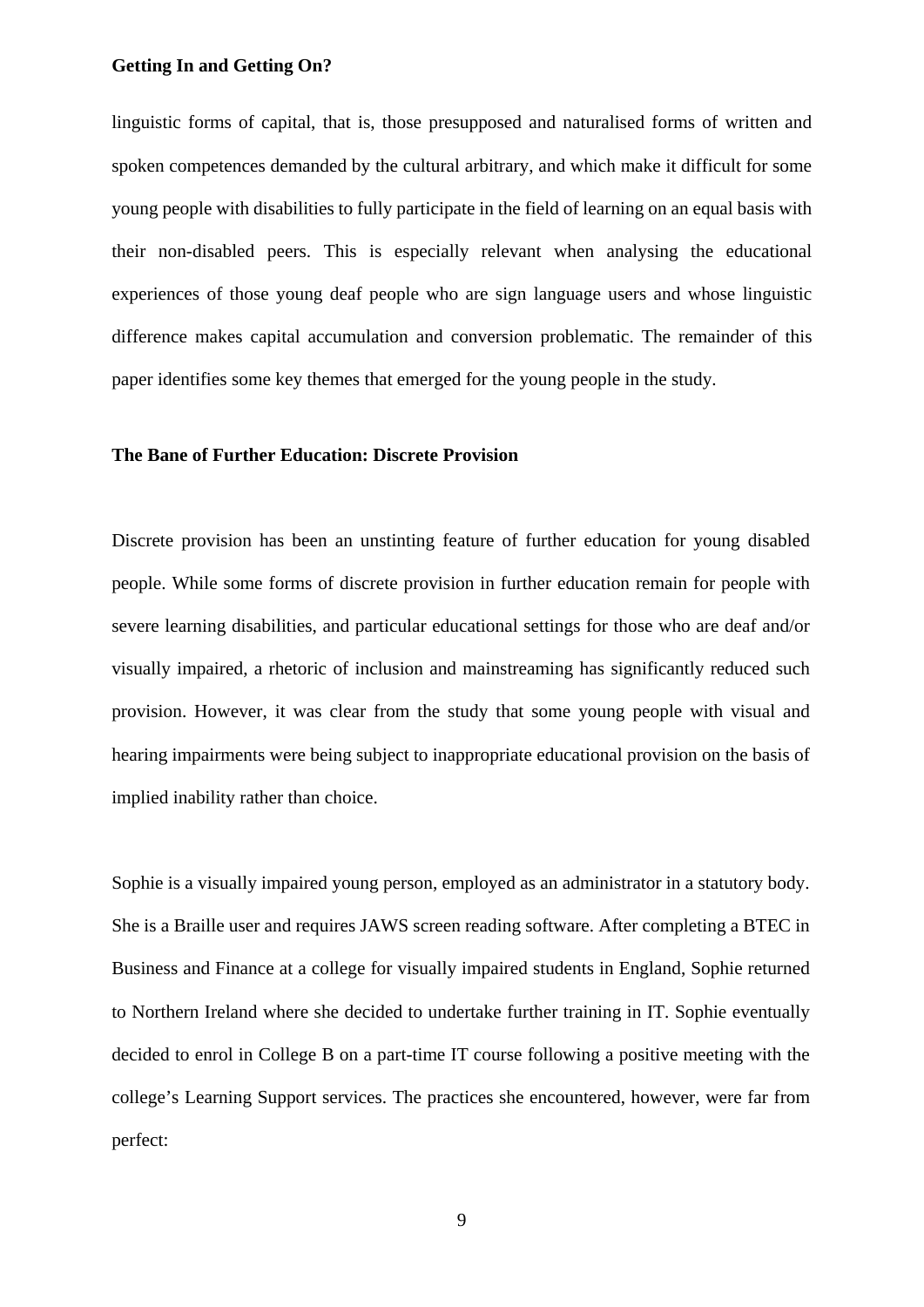It was horrendous. I went there and every week the Braille was wrong for the work, they put me in a class full of people with severe learning disabilities.…I asked [to move to another course] but I was told I couldn't be moved because it was a few weeks into the course and they couldn't move me. The equipment that they gave me every week had something wrong with it. It never worked. I always reported it and it was never fixed. I would come in the next week and nothing was done. They kept making excuses like; 'it is the students that are doing this to the computer'. So it was just excuse after excuse.. I would never go back to [College]. I would never recommend it to anyone at all. It was horrible. (Sophie)

Upon completion of the course, Sophie achieved a 'distinction'. She attributed this to the combination of her own ability, the basic nature of the course and the computer skills she had already accumulated. Sophie strongly felt that 'If I had of (sic) went in [at] any higher [level], I wouldn't have passed it because I didn't get the equipment to do the course, I didn't get the support…I got nothing'. Sophie was not told until her first day at college that the course she was encouraged to enrol on was a form of discrete provision catering specifically for young people with severe learning disabilities. Sophie does not have a learning disability.

Sophie's involuntary segregation from mainstream provision is not only an example of discriminatory practice, but an explication of the ability binary which continues to locate ability and merit within the minds and bodies of the non-disabled majority. This was in spite of the College's overall commitment to 'inclusive learning', and its status as an award winner for the quality of such provision. While the achievement of such an award is no mean feat and must not be underestimated, this arbitrary designation reinforces legitimation of particular forms of support which are then held up as 'best practice'. 'Best practice', however, remains grounded in getting 'around' and 'overcoming barriers', and the perceived 'ability' of the young person to 'cope' with course demands. Even though the College stated that 'We have some [discrete] classes which are for people with special needs….people with profound disabilities…', in practice the distinction between the types of 'disabilities' or impairment necessitating discrete provision is less clear. The need for students to be able to 'cope' in a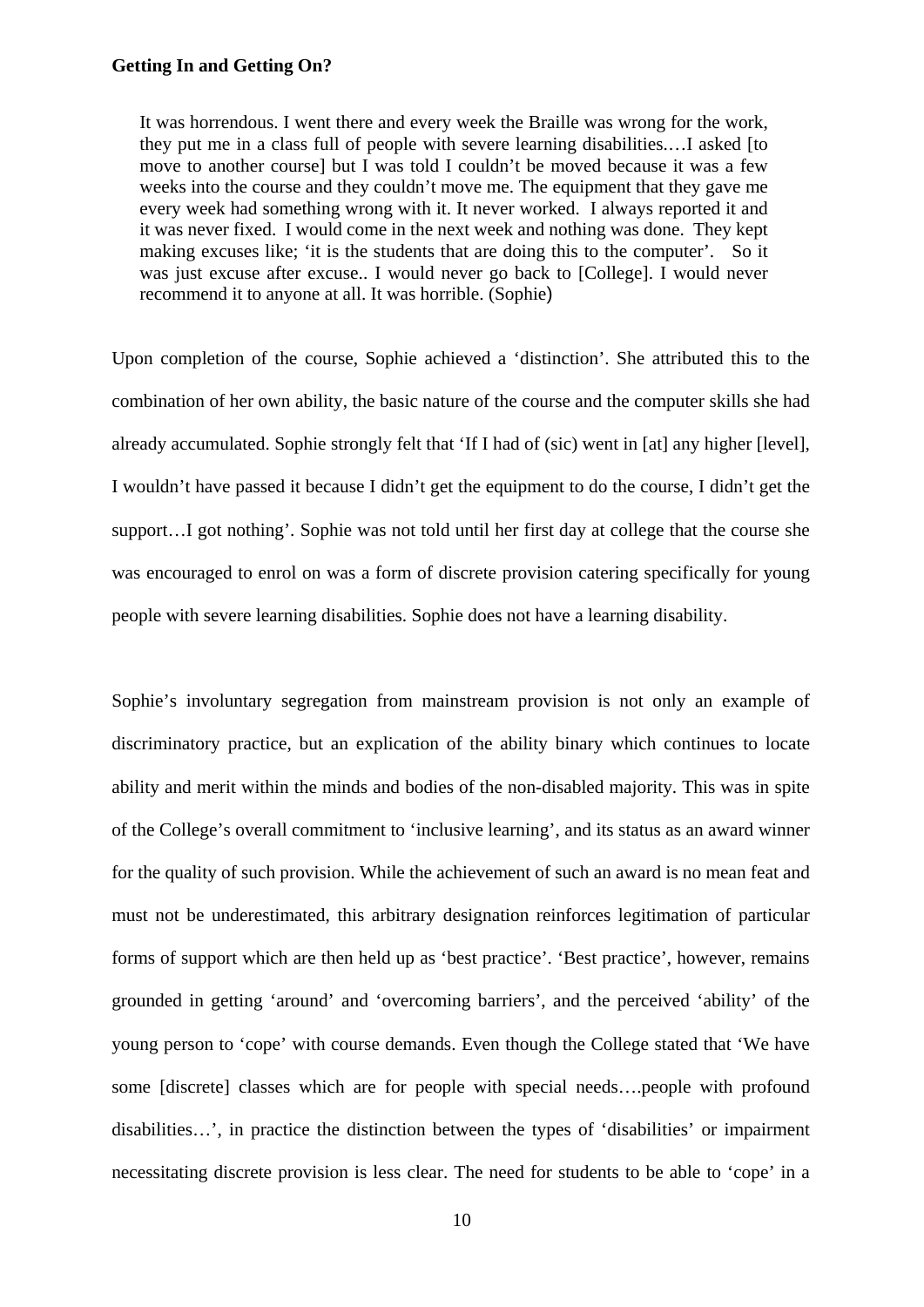mainstream environment by virtue of individualised forms of support is another example of less explicit cultural coding that reinforces the naturalisation of a non-disabled world. This was unwittingly illustrated by College B who stated that their general objective was to 'assess people to see what help they need to *survive* in mainstream…our main thrust is to try and help people *survive in the 'big world' with everyone else'* (emphasis added). Another young person, Patrick, described how he had been enrolled on a further education course in England which catered primarily for people with learning disabilities rather than deaf people. Both Sophie and Patrick's experiences illustrate the ways in which institutional discourses of disability and emergent practices continue to dis-able young people's abilities on the grounds of impairment.

# **Conflicting Practices of Disability 'Support'**

Most young people felt that their experience of (mainstream) further or higher education was 'ok'. Some were genuinely impressed with the level of support provided, while others were critical of the pressures that had been borne on them by virtue of requiring support. There was however, a general trend of *misrecognition* across the sample of what constituted 'normal' practice.

### *Facilitating the Support Choices of Students*

All institutional respondents highlighted, in principle at least, the importance of 'student choice' in assessing support requirements. For example:

It is very important to listen to the student because they know their own disability and they know their own support. I think in general, in disability it can be very dangerous to think that all students with one disability have the same requirements. Every student has different support and support needs (University A)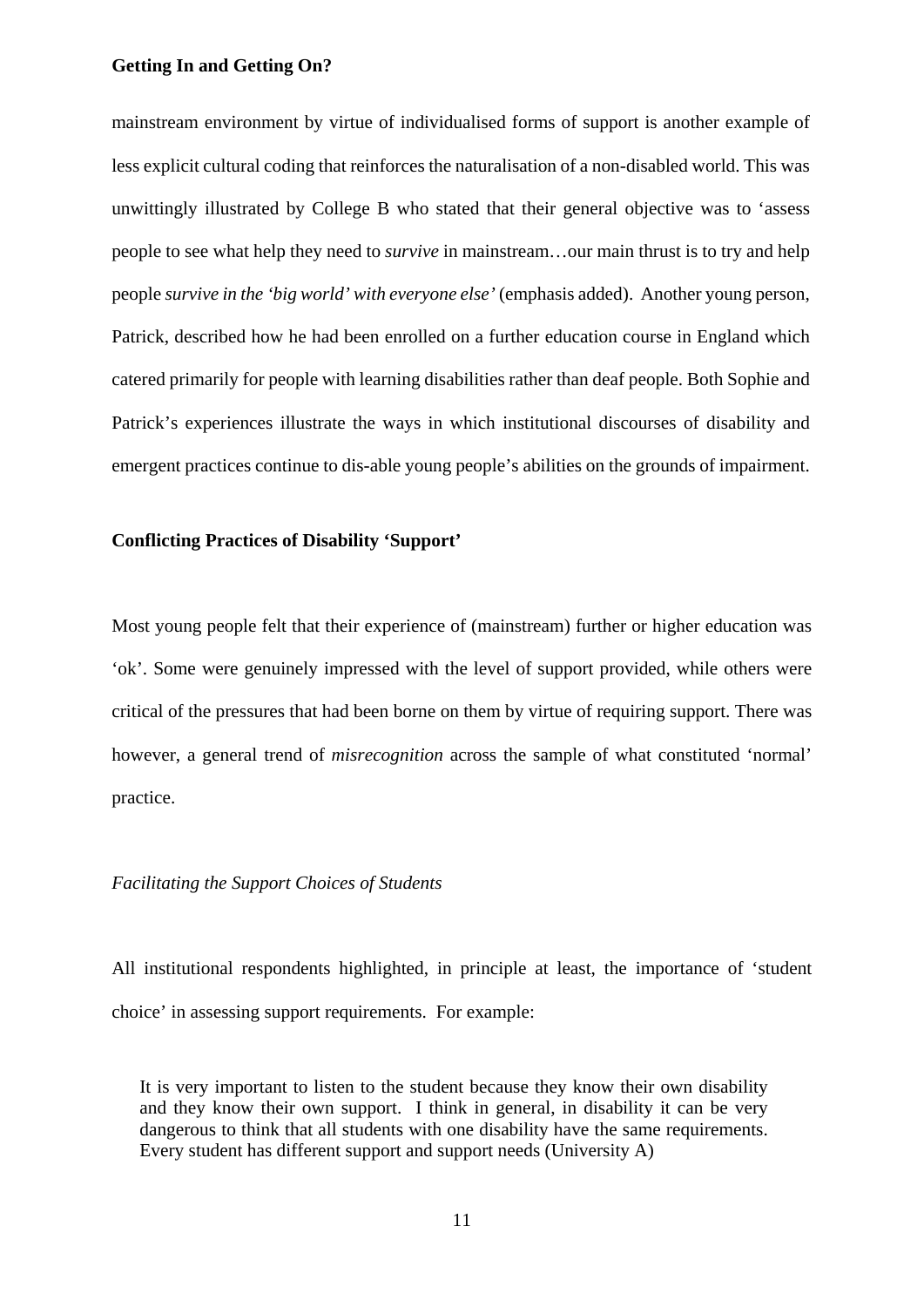It does vary on need…Its very individual (College B)

The focus that remains on assessing 'the kind of difficulties people have with all aspects of teaching and learning…'(University B) indicates an implicit assessment of the extent to which people with visual and/or hearing impairments are perceived to deviate from cultural 'norms' and practices. The burden of change thus appears to fall on the individual. This individualisation of support facilitates avoidance or denial (Cohen 2001) of the need for institutional change and perpetuates invisibility of institutional causes of inequality and exclusion. Concerns were frequently raised throughout the institutional sample about whether or not a visually or hearing impaired student would be able to adapt to the requirements or demands of a course. College A suggested that the extent to which a student would succeed on a course would depend, in part, on the student's ability to 'cope' and 'the extent of the impairment and how the student overcame [their impairment]'. The same college also defensively suggested that 'There are barriers, but they are not barriers set by the Institute; they are barriers that are part and parcel of trying to get…, accurate advice and guidance to a student' (College A).

Whilst some form of support may be required on the basis of individual need, too much emphasis on this succeeds only in further legitimating rather than challenging dominant pedagogies. This is not to deny that pockets of good practice exist and continue to be developed. University A appeared to have made the most progress in seeking to challenge taken for granted pedagogies and described how they were attempting to mainstream disability across teaching and learning. One recent initiative was the appointment of 'Disability Advisers' within each university school and faculty. Each Adviser was a member of school staff, ranging from lecturer to professor, who had responsibility for disability issues. It was felt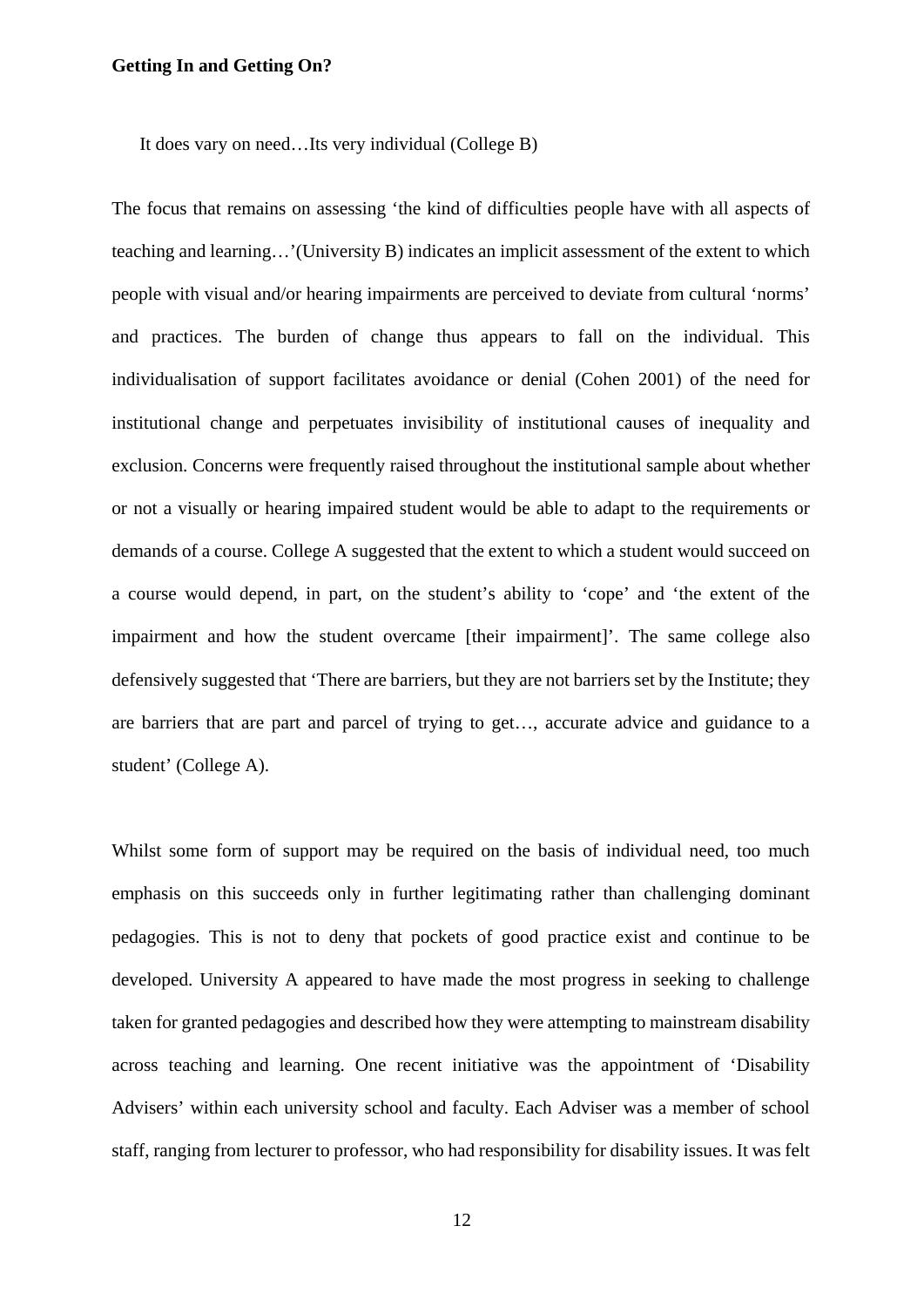that this had been pivotal both in raising awareness of disability issues more generally among academic staff, and in enhancing the quality of support that the student received.

The extent to which University B was making substantive progress was less clear. One senior manager in University B stated that:

I believe [Disability Services] is working very well. The reason why I say I believe it is working very well is because I don't get any complaints anymore. So I assume. (University B)

Service evaluation based on a lack of complaints is not a reliable indicator of good practice. Some young people may not feel able to challenge any issues that arise. Kelly for example highlighted how during one class, she became so frustrated at not being able to follow class dictation that she went home early. She did not raise this issue with staff until over a week after the incident. Another student, Cheryl, relied on speech software but found that the package installed on the university computers was '…not very up to date.' While Cheryl felt that the software could 'probably' be updated if she asked, she had yet to do this and did not appear comfortable with doing so. College A justified the lack of requests from students for more extensive support such as interpreters or specialist software packages in the following way:

I think [students] are not challenging us in a way to do that [provide other support] (College A)

Thus, a certain onus is placed on students to ensure that support provision concurs with need. Both Orlaith and Rufus felt that it was each student's responsibility to ensure they received good quality support otherwise this would not be forthcoming:

It is up to you to do it. It is your personal responsibility to request those things. I know you can access it and get those things done for you, but you have to request it first yourself… You have to know what you need before you need it and you have to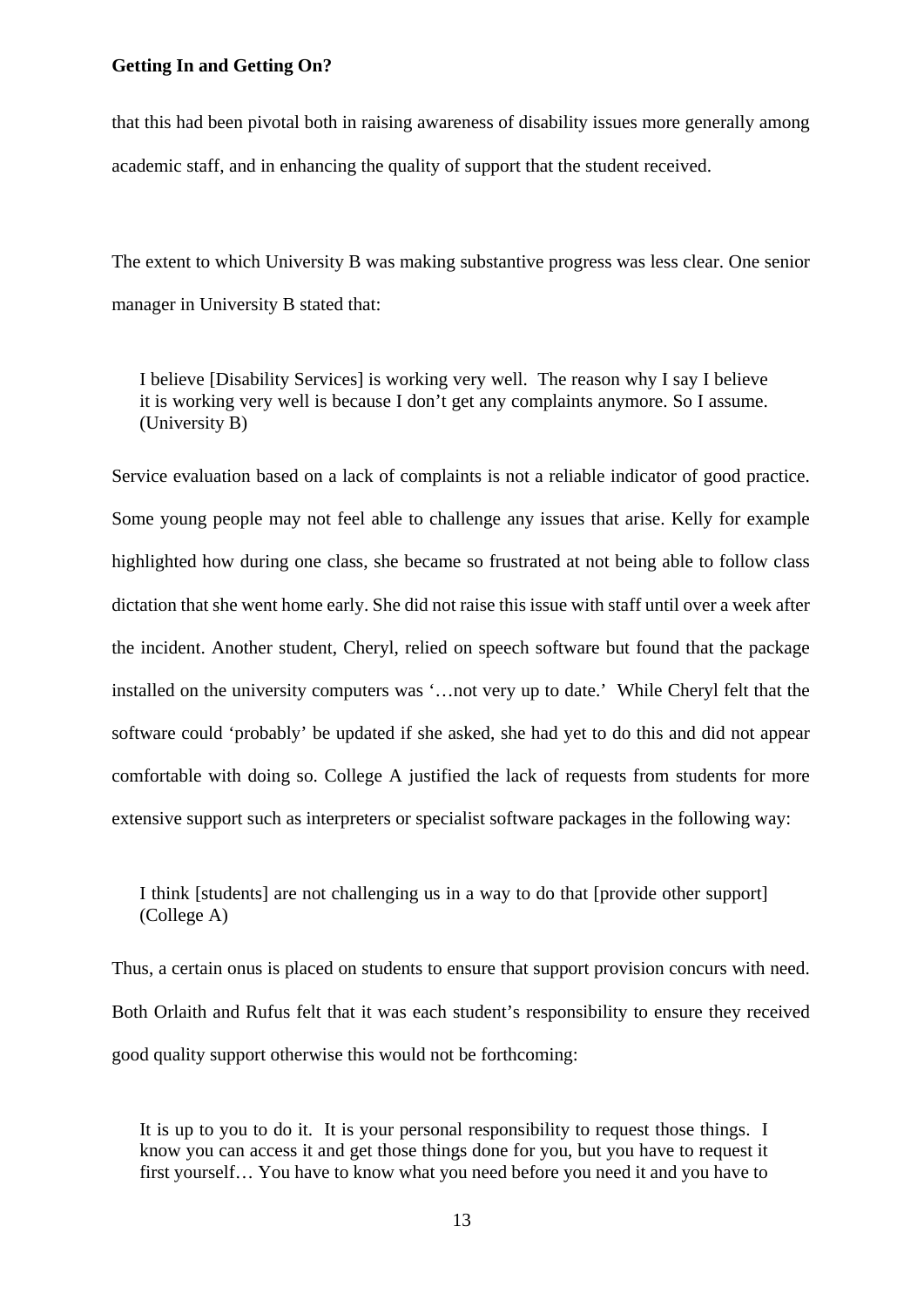know it is available before you need it but it is not made aware to you that it is available. It is quite awkward and it is a vicious circle. (Orlaith)

I am the type of person who if I did need a requirement or if I had a problem I would just say to them… It was up to me to actually go up to them and say 'look I need' [W]hen they were handing out handouts and I couldn't see the print on them it was then up to me to go and say 'is there any chance of getting this enlarged because I have a visual impairment?' and none of them had a problem doing it. (Rufus)

Yet Rufus, like other students, continued to misrecognise the practice of providing (and receiving) support, which 'naturally' took longer to facilitate than day-to-day materials for non-disabled students:

There was maybe the odd time that there was a delay in getting things like an enlarged paper but you are talking about a day or two. I understood that because they did have to go and make a special copy for you. Or maybe they had to go back to the document that they printed it off and had to increase the size and all with the print and change the diagrams and then print it out on different pages. But I took that into consideration. It was never a problem. (Rufus)

Practices such as these experienced by Rufus and others accords priority to the legitimate and

familiar needs of a non-disabled majority in contrast to the singular needs of a few.

# *Forms of Support: Choosing to go without*

The experience of visually impaired and hearing impaired students across third-level suggests that a substantive gap between policy and practice remains. Forms of support can in fact become part of, and exacerbate, structures of domination and oppression, and experienced as disabling rather than enabling. Receipt of Disabled Student's Allowance within higher education posed particular difficulties for some of the young people. The trend towards 'direct payment' of Disabled Student's Allowance to the individual, who then purchases the services or equipment required, is intended (like Direct Payments more generally) to foster a culture of independence and empowerment (Barnes et al 1999; Riddell et el 2005). This suggestion is at odds with the perceptions of those young people in this study who were responsible for paying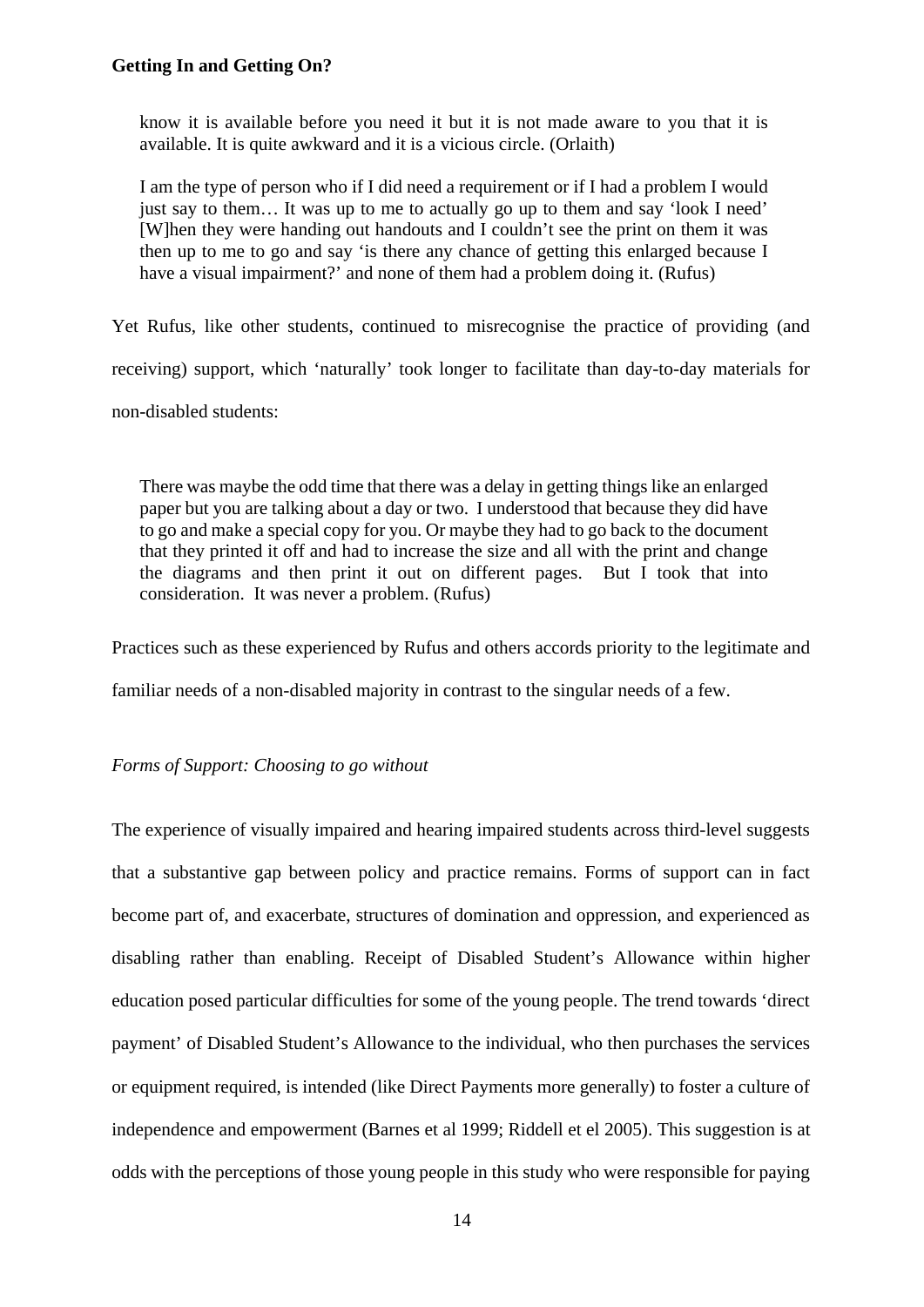and organising their support. Helen, a deaf law student at University A, used a speedtext operator for classes that were particularly difficult to follow. Helen received her Disabled Student Allowance directly and was responsible for ensuring the speedtext operator was paid on time:

I thought that [paperwork] was a bit of a nightmare. How long [speedtext operator] stayed and all this…the money aspect and trying to remember how long she stayed that day or if she came in that morning? But I only had her [for] a couple of mornings… but if I had to do that for every single one of my lectures it would have been a nightmare. (Helen)

Helen was aware that the responsibility of completing paperwork was not something that was bestowed on the rest of her classmates. This became a burden and she was glad that she did not have this support for all of her classes. Attempts to enhance young people's autonomy through the direct payment of support can become a double-edged sword. Both Helen and Gareth felt that this practice should have remained within the remit of Disability Services. Gareth, also a hearing impaired student at University A had a similar experience:

What I found was that the support the university offered was more of a hassle than just turning up and trying to get on with it. I had lived with this …suddenly I had a note-taker, which in itself wasn't a problem but then I also had to fill in loads of forms. I had to meet with the people in the disability centre… I also had to meet regularly with the note-taker and fill in a time sheet for them and then apply for funding from the local education authority and then pay them as I was their employer. But of course there were no instructions then in relation to if I am their employer what do I do about tax and National Insurance. I had no idea but I felt initially, by the way it was presented, that I was responsible. All of that was hard work. In the meantime I was trying to get on with my reading and doing my studying and writing my essays and so on and so forth. I just thought 'this is ridiculous'… If this is support I felt more disadvantaged with all of that than I did living with my disability…. It is just like, 'no, if I come to you for help then help me don't just burden me with a load of more paperwork'. That was more of a problem actually than my hearing. You know, dealing with all that. And there is something wrong with that when the support you try to get is more stressful than actually living with what it is you are living with. (Gareth)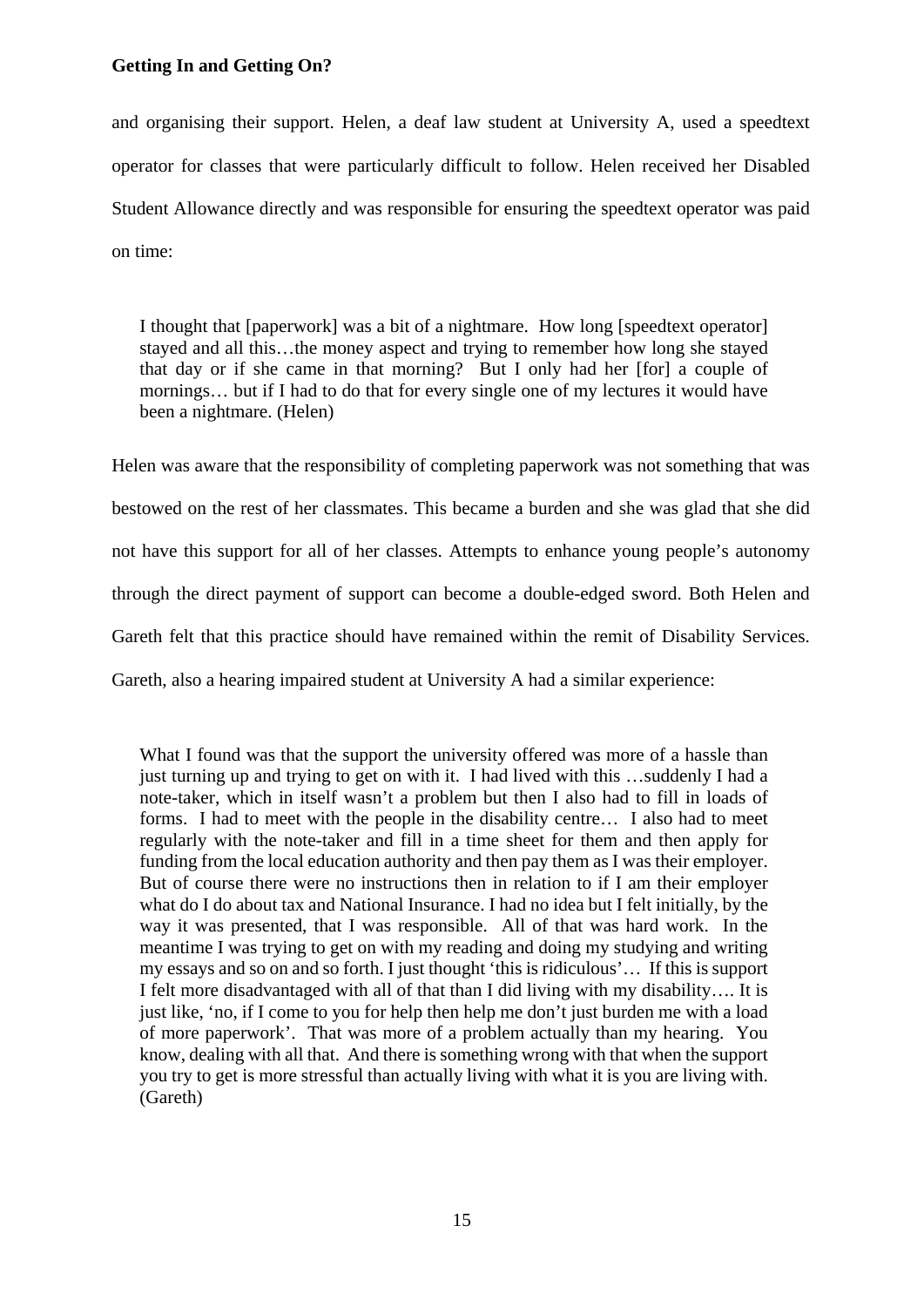Gareth experienced the individualised nature of support he received as oppressive. He resented the feeling of responsibility that was conferred on him and felt that he should have been able to 'get on with' completing assignments. The practice of completing forms and liaising with Disability Services conflicted with Gareth's sense of self, and made him more aware of his disadvantaged position in the social order; something he had not previously considered to any great extent. It is through interaction with Disability Services that Gareth's feelings of difference come to the fore; 'Why do I suddenly feel different now that I have asked for support?' The experiences of students like Gareth and Helen converge with the Bourdieudian dictum that any substantive reduction in educational inequalities (whether implicit or explicit) will require fundamental institutional change at deeper levels.

# *The Conflict between Forms of Support and Embodied Dispositions*

The desire to 'fit in' and self-distance from individualised conceptualisations of disability came across strongly. This desire emerged from a perception that they did not already 'fit in' or that they felt 'out of place' due to the visibility of their impairment or particular forms of support. For young deaf people, the visibility of hearing aids and/or notetakers or speedtext operators was highlighted as frustrating. Embodied dispositions, constitutive of young people's habitus of disability, played a key role in mediating young people's responses to various forms of support.

It was clear that some of the young people in the study sought to orient practices towards *"*the maximisation of ….symbolic profit" or capital *(*Bourdieu 1980: 209) by 'managing' or resisting the type of support they received. Both Anne and Helen used a speedtext operator throughout their respective courses in Psychology and Law. Yet this appeared to replace one 'problem' with another: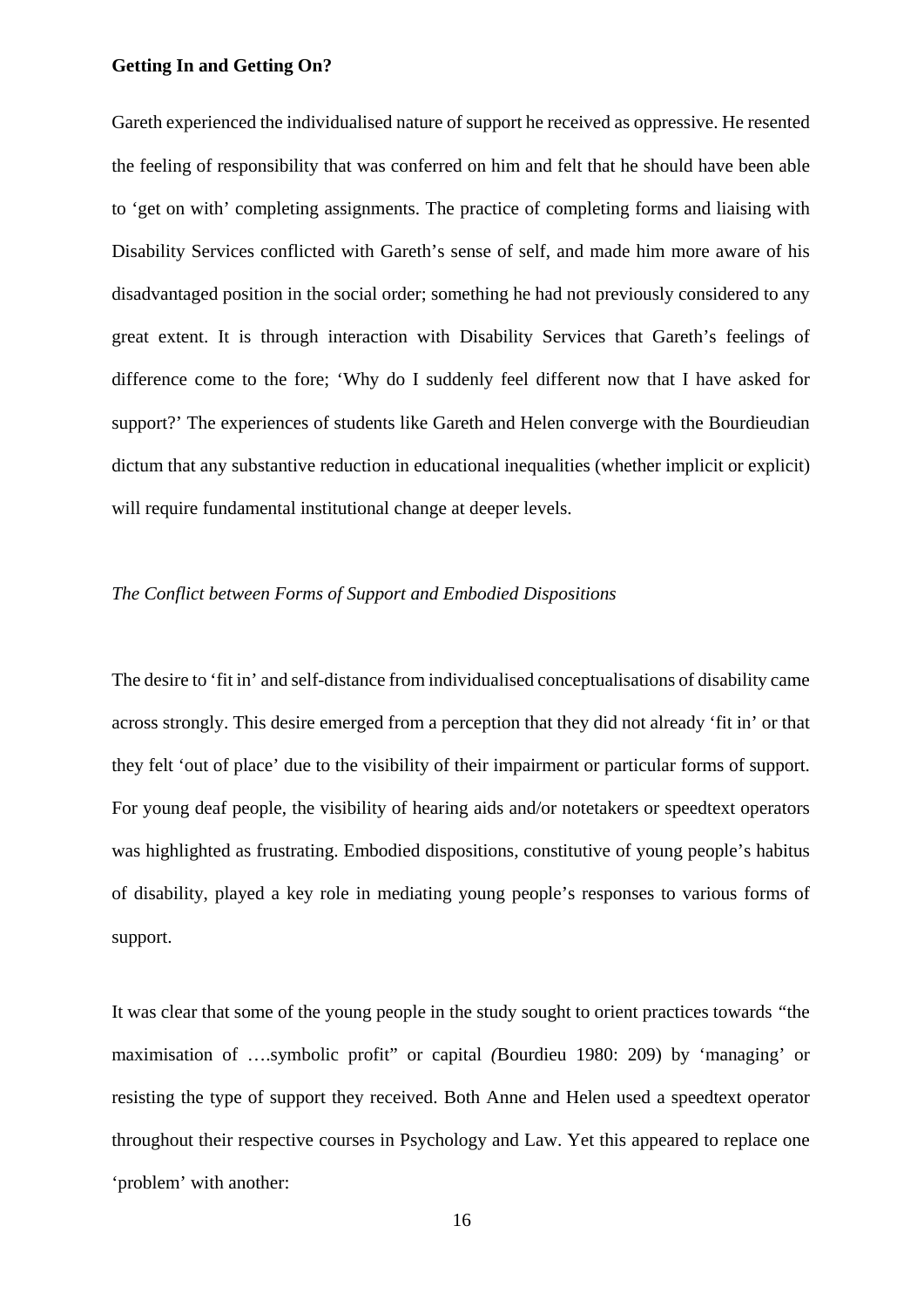Sometimes it is very hard to make friends because with speedtext, it is very close to the front, and everybody sits away at the back so it is a bit hard at times (Anne)

Even though Anne was now able to understand her lectures better than previously, the act of sitting at the front of the class with her (elder) speedtext operator, while everyone else sat at the back, became 'embarrassing'. Anne did not have many friends on her course and felt isolated. Thus, the act of receiving support becomes, on the one hand, a functional solution to an otherwise inaccessible situation, and on the other, a form of negative symbolic capital and social segregation. Helen had a similar experience:

In first year I had the other [analogue] hearing aids and I couldn't hear with them very well at all so I got the woman to type for me. I found it embarrassing sitting in the front and having her sitting beside me so everyone knew then and it was a massive room. And she always came in late and made such a big racket getting into the lecture and everybody would have looked [at her] and then looked at me, and it was more like a big sign pointing to me saying 'oh you are deaf and everybody knows'. It was sort of embarrassing and then when I got the new [digital] hearing aids I was glad then. I could just go to the lectures like everybody else and sit anywhere in the room and not have to sit down at the front. So that is what I noticed the most. (Helen)

After Helen received her digital hearing aids, she felt she no longer required speedtext and now she now relied solely on hearing aids and lipreading. While forms of support such as speedtext have been successful in enabling pedagogic access for many young deaf people, focus remains on the young person's perceived 'inability' to readily participate and not on the arbitrariness of perceived competences or pedagogies. The examples of Helen and Anne further illustrate the ways in which objective conditions can become inscribed in young people's habitus of disability, and become manifest in day-to-day practices. The adoption of speedtext exacerbated Helen and Anne's feelings of difference and acted as a 'marker' or 'a big sign' (Helen) of what they saw as their disadvantaged position in the social hierarchy.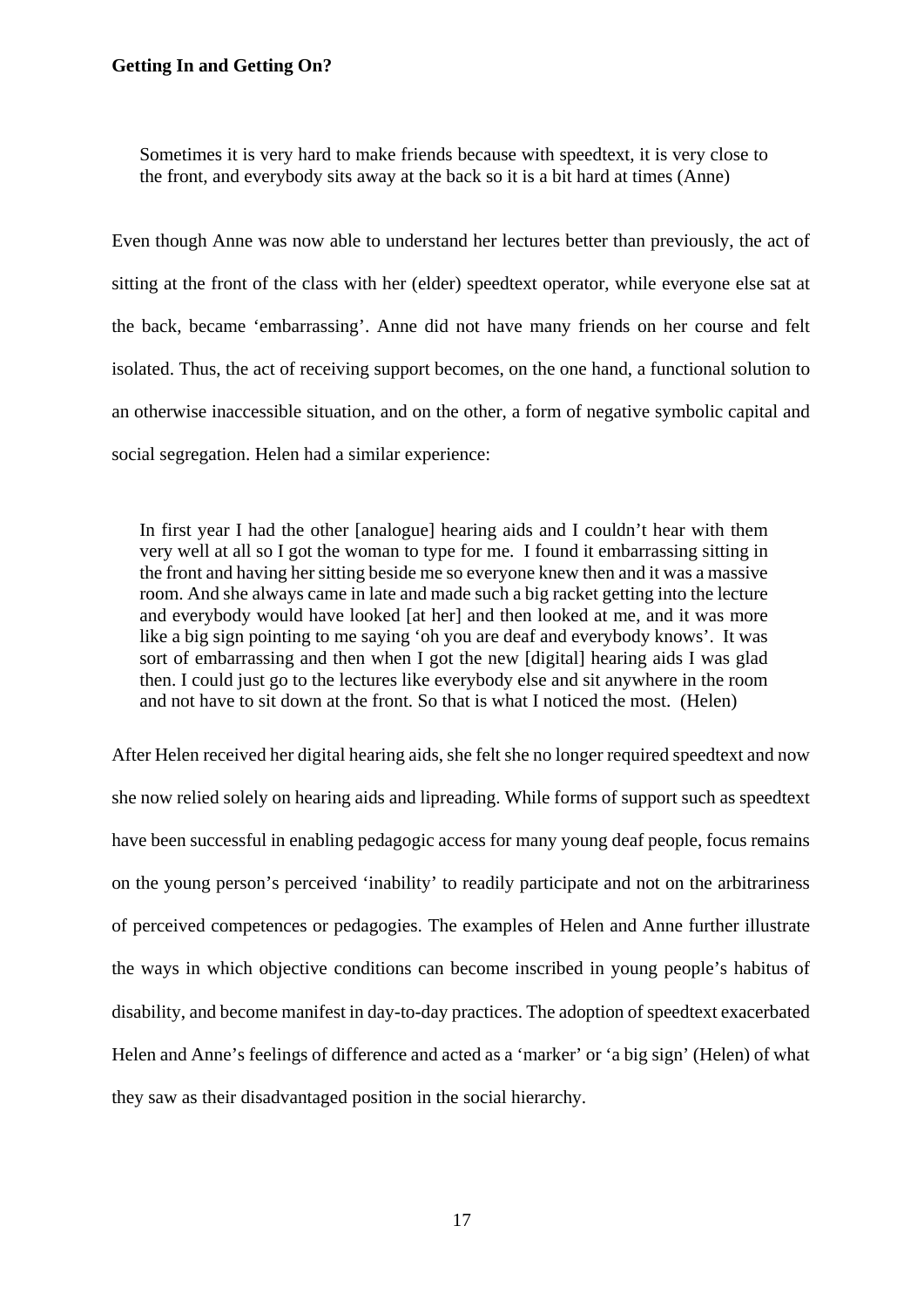Helen and Lauren spoke of how they were able to disguise their hearing aids by wearing their hair down, while Anne preferred not to wear hearing aids at all. Marks (1999) has suggested that this practice of 'hiding disability' is not new. Rather, the body becomes a form of symbolic value or 'status'. The desire to be like non-disabled peers is "the effect of a power, which is durably inscribed in the bodies of the dominated, in the form of schemes of perception and domination" (Bourdieu 2000: 171). Inscribed in these schemes of perception and domination, and which became manifest in practices more generally, is the association of impairment with disability along with a need to compensate for individual deficit by adopting strategies of 'passing'.

Despite digital hearing aids, Helen continued to have difficulty in tutorials and was unable to follow the flow of the discussion. She also had problems in one of her lectures as the lecturer spoke too quietly and had an unfamiliar accent. Helen felt that attending these lectures was a 'waste of time' and chose not to attend, relying on her friends for notes. While Helen recognised this was a problem she felt additional support would not be beneficial:

If I wanted, I probably could get people to come, you know a person to come with me to my tutorials, I would like that but it is like making a statement and everybody just seems to look at them and you know…? (Helen)

Such embodied dispositions illustrate the dialectical relationship between 'impairment' and 'disability' that continues to exist, and which cannot be as easily separated as the social/medical model binary would imply. The young people were in effect responding to their 'feel for the 'game'' (Bourdieu 1990a), on the basis that the 'game' in the subfield of thirdlevel education, works best for those who are able to conform to the norms of a societal majority, that is, upon practices of 'passing'.

# **The Role of Support Workers**

18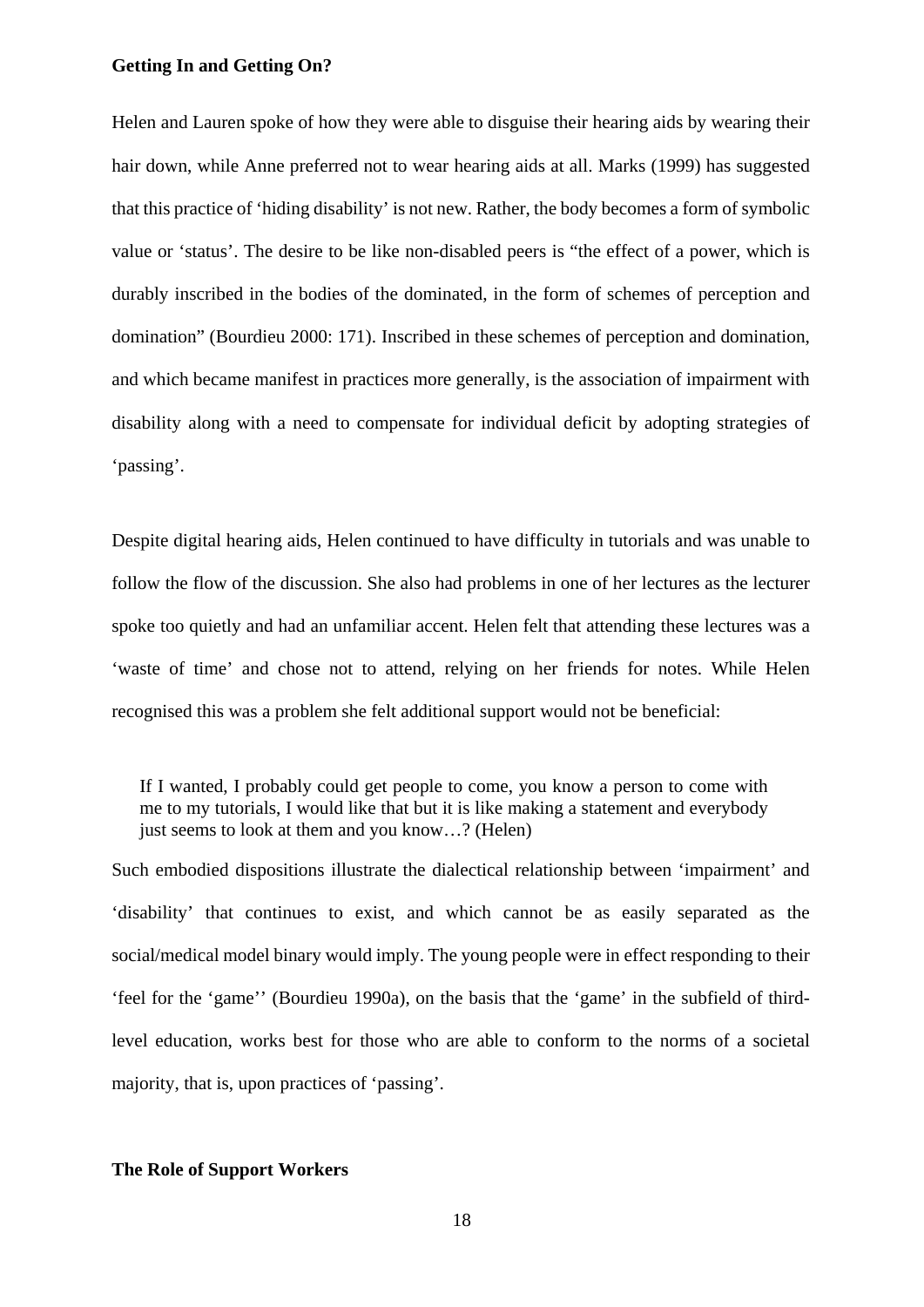Most of the young people in my study required some form of 'human assistance' such as an interpreter, notetaker or personal assistant. The quality of support workers was a recurring theme across both student and institutional interviews. The importance of choosing the 'right' support worker was highlighted across third-level settings. One of the key dilemmas for Disability and Learning Support Services in universities and colleges was finding a support worker who was relatively close in age to the student, and who would *em*power rather than *dis*empower the student. The young people in the study had varied experiences of support workers. The importance of finding a 'good match' between student and support worker was reflected in the experience of David who had a visual impairment:

I have a personal assistant who… is funded for thirty-two hours a week. That is including my class times and then any extra work that I need to do after that they will fund that as well. But he works as a support worker, a notetaker and he also helps me with my research in terms of coming down to the library with me and getting books out and looking at them for me…One thing that I liked was; he does have a background in computers. That is one thing that [Disability Services] do where possible; [they] would make a requirement [that the student has background knowledge in the subject]. So he has supported me in a subject that he is aware of and we are not in the situation where he is not able to follow the class himself. It is basically a simple case of if you don't understand the subject yourself then how are you going to support somebody else in turn. (David)

David's assistant was only a few years older than him. This was in contrast to David's previous

experience at College B where the support workers had little direct experience of his course of

study:

There was one time when… the speech wasn't working on my computer and I was trying to find out why it wasn't working so I said to [support worker] 'are we on the Windows desktop?' She looked at me and said 'what is a desktop?'…So only because I had visual memory of using it, I was able to explain to her and say 'does it look like this here?' ….you know, I am sitting in an advanced IT class with somebody who doesn't know what a desktop is! Looking back you are sort of going, how does this person really explain anything then on an excel worksheet or anything like that, or if we were doing some advanced formulas or something, how is she going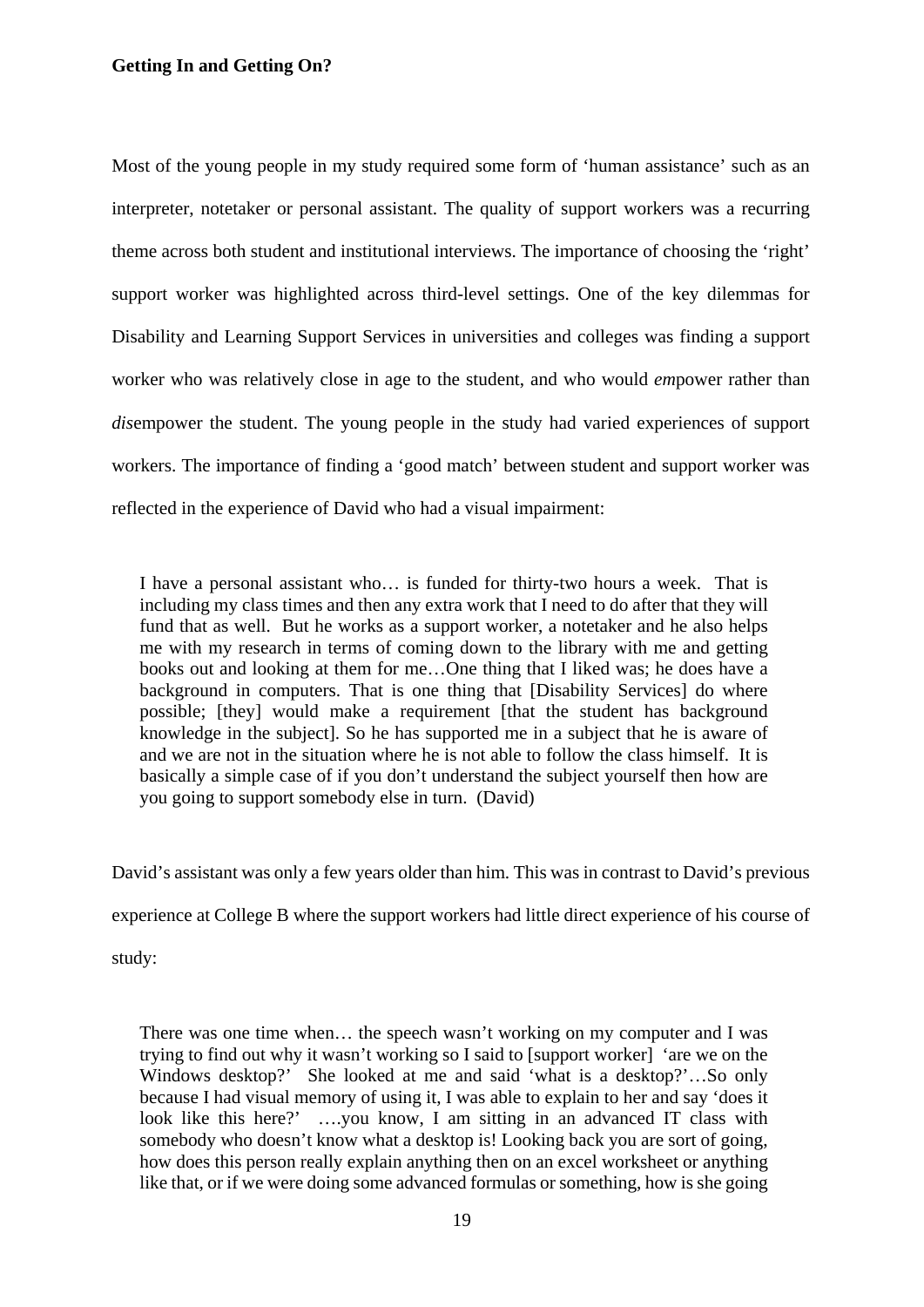to help? She was an extreme case. (David)

The boundary between fostering a culture of *inde*pendence and *de*pendence is clearly an important one. The negotiation of boundaries was often tricky and depended on both the disabled student's habitus of disability and that of the support worker. Mismatch between each party's habitus of disability was common, and this often led to feelings of frustration on the part of the young person receiving the support

Young deaf people also found accessing fully qualified sign language interpreters more difficult than anticipated. A number of young people expressed discontent and disappointment at the relatively low quality of interpreting they received. This impacted upon subsequent practices. Kayleigh outlined the difficulties she encountered:

When I went to [College B]... I didn't know who the interpreter was and the problem was that some of them were quite good and some of them weren't… I thought I was only going to get qualified interpreters and it was a bit of a shock to get what I got. Whenever I signed the way I signed the interpreter would say 'oh no Kayleigh, you can't sign like that, slow down'. And they found it difficult to cope with me so I had to really restrict myself in the way that I expressed myself to be able let them understand me. Then the interpreters changed around an awful lot, which is very difficult. (Kayleigh)

Even though sign language was Kayleigh's first language, she was unable to express herself in the way she was used to. Kayleigh was shocked to discover that not all interpreters were fully qualified or fluent in her preferred language. The use of less than fully qualified interpreters is due, in part, to the lack of interpreters in Northern Ireland more generally. The difficulty in accessing fully qualified interpreters also resulted from the policy of College B who employed and trained their own support workers and interpreters. Students were not able to choose their preferred interpreter or ensure that interpreters had been trained to particular standards. This practice fails to fully recognise the grammatical complexity of sign language in comparison to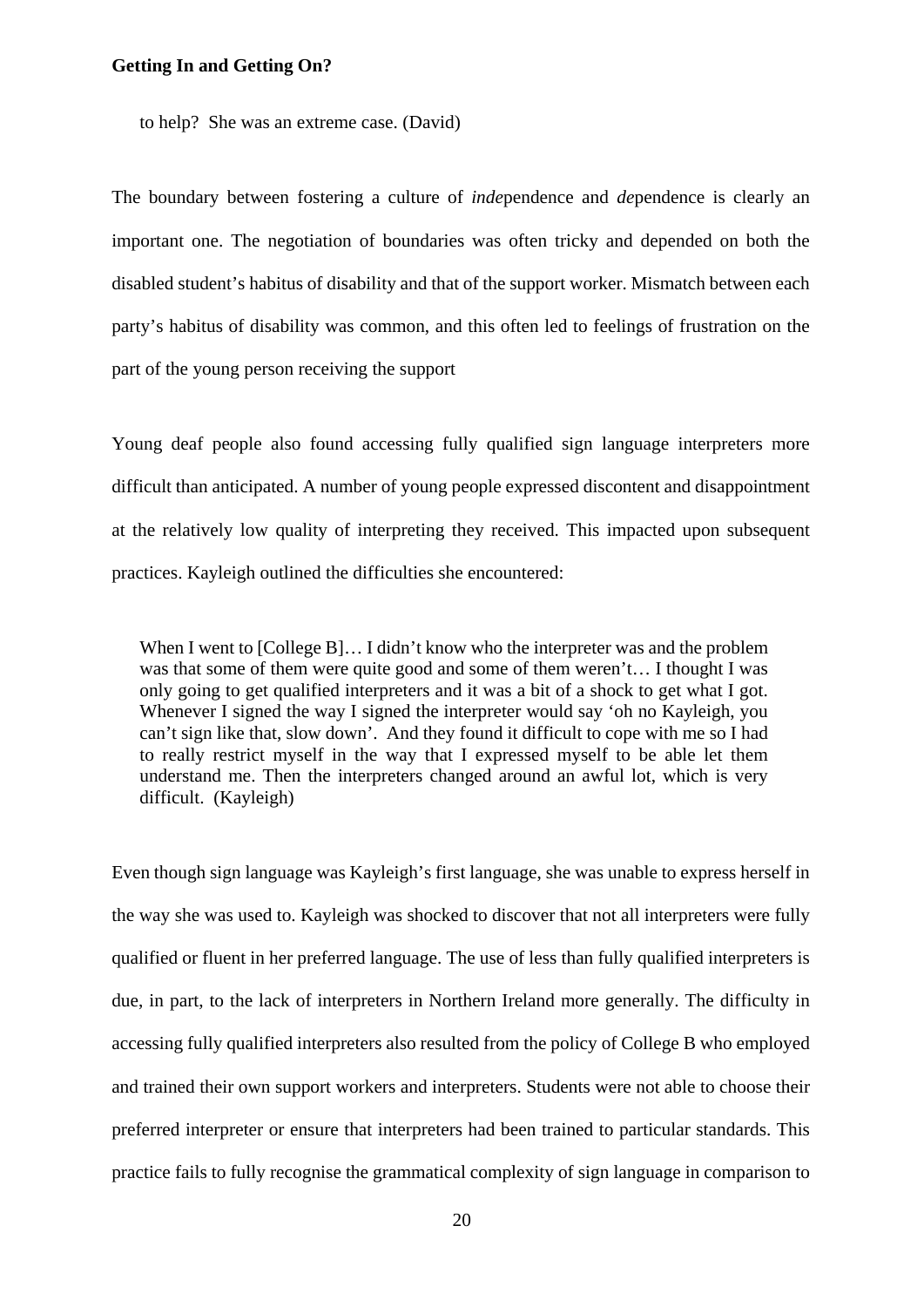the spoken word. This lack of respect and recognition further demeans the validity of sign language as expressed by young people like Kayleigh, and locates students in positions of dependence. Kayleigh described how she would have preferred to have another interpreter who knew her relatively well and with whom she would have been able to express herself naturally. Since this person was not employed by the College, Kayleigh had to accept an interpreter who was unable to 'cope' with her fluency. The turnaround of interpreters meant that Kayleigh had to learn to adapt to different styles and levels of qualification; something her non-disabled peers did not have worry about.

Another student at College B, Beth, was impressed with the extent of provision she received when she was required to attend external seminars. However, the quality of the interpreting was less impressive and Beth became discontent. Overcoming this issue was made more difficult by her close relationship to both interpreters:

I ha[ve] two interpreters every week and on a personal level I'm good friends with them. But on a professional level one is very good. I had her three years ago and she was nervous when she started working with me because of the content of the course. What I was doing was quite intense. She didn't feel competent enough to interpret for me. I encouraged her just to give herself a go. She tried and continued, this is our third year together, and she is improving all the time. She is very good with the voice over. The second interpreter is just lovely. She interprets for me every Thursday when I am doing chemistry and biology which is quite intense. *Her language skills would not be of a high standard even though she is a hearing person.* She left school when she was fourteen or fifteen. So when I want to ask [the lecturer] a question I would rely on [the interpreter's] voiceover and when she uses her voiceover I recognise the lack of strength in her vocabulary and I am concerned that when she voices for me that other hearing people would think that the level of language that I use was limited. I feel that she needs further training with regards to her language skills. In that respect I am not too happy about it…I find when I want to ask a question I speak for myself now because of the way she speaks for me. [It's] very frustrating that I can't rely on her to represent me well. (Beth emphasis added)

Beth was concerned that others' perception of her ability would be influenced by the quality of interpreting. This is an interesting example of the ways in which aspects of a support worker's identity such as social class, can transfer to the support receiver, and perpetuate negative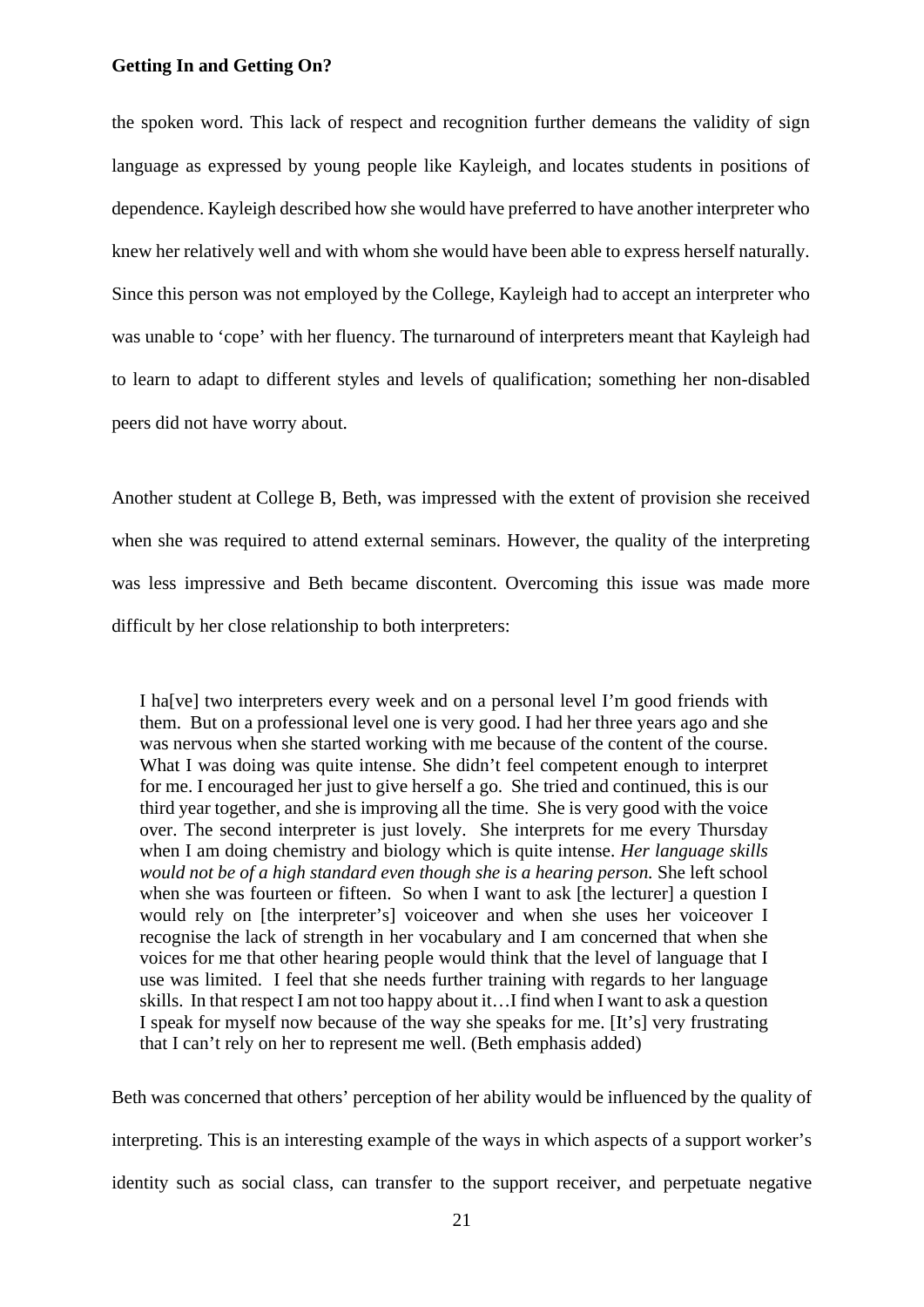conceptions of ability. It is interesting to note that Beth herself perceives hearing people as possessing greater language skills by virtue of spoken English. Beth no longer felt comfortable with expressing herself in sign language and increasingly tried to use her voice to participate in class. This placed Beth under considerable pressure. Even though interpreters are available, the converse privilege of the non-disabled majority continues to be reproduced. Beth was also concerned about the standard of interpreters across the college:

So far [the college] have five interpreters… Two of the interpreters I wasn't pleased by any means to have them because they are rubbish at interpreting. They are very patronising. They baby the [deaf students], which to me is an insult to our intelligence. (Beth)

Beth did not feel able to effectively challenge the quality of provision due to already established college policy. The direct management of support workers by College B can be understood as a form of symbolic violence through which some sign language users can feel obliged to succumb to the linguistic discourse of the majority culture in a bid to succeed.

## **Conclusion**

The emergence of progress across third level settings has not gone unnoticed. Initiatives such as disability advisers in education settings, learning support provisions such as standardised and accessible exam papers and the plethora of 'new builds' incorporating the latest technology, are examples of good practices which are beginning to emerge and which are encouraging to see. The data discussed in this paper however, suggests that the experiential reality of third-level education continues to be characterised by complex forms and practices of discrimination. Educational inequalities are not only manifest in their immediate consequences but extensively contribute to feelings of powerlessness and inadequacy. The reactive nature of disability disclosure policies place considerable pressure upon students to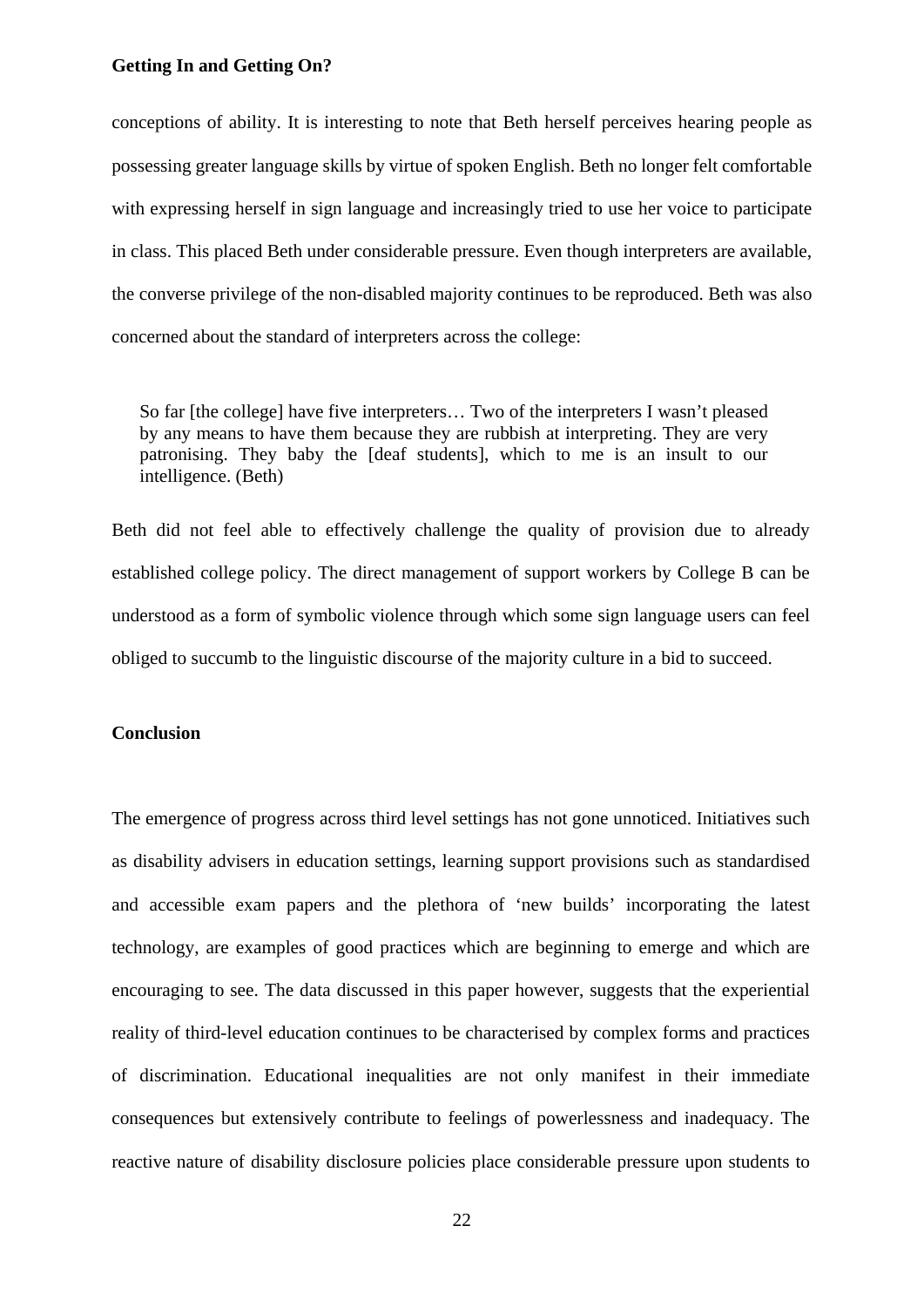define and categorise themselves as inherently 'different' at a time when 'fitting in' is perceived by young people as crucial to positive experiences in the educational domain. Young people with hearing and visual impairments are therefore less able to embrace an individualised 'choice identity' (Beck 1992) than their non-disabled peers.

Increases in disability support provision are widely perceived to be 'a good thing' or an indicator of institutional commitment more generally. Yet individualised and needs-based assessment and support continue to be portrayed as a 'gift' or 'concession' rather than a fundamental human right. Forms of support as objectified by disability services or learning support can in and of themselves become 'carriers' and perpetrators of 'disablism' (Thomas 1999: 48). Supports which claim to facilitate inclusion must therefore be regarded with caution. Areas of provision which require the individual student to adjust and fit in with existing practices have exacerbated deeper and less visible patterns of inequality. Emphasis remains on the difficulties young people with hearing and/or visual impairments have with legitimised practices of teaching and learning and not on the difficulties that emanate directly from the construction and naturalisation of such practices, It is clear that such support provision can be experienced as an instrument of communication, cognition and mode of distinction between the dominant and dominated (Bourdieu 1977), facilitating a proverbial 'paradox' of support and contributing to the constructed negative existential status of disability and processes of 'othering'

Moreover, little or no attempt is made to challenge the assumptions of familiarity and arbitrary notions of 'ability' on which third level education is based. Thus young disabled people, particularly those who are blind or sign language users, are unable to participate on their own terms. Discourses of widening participation, inclusion, and support can thus be understood as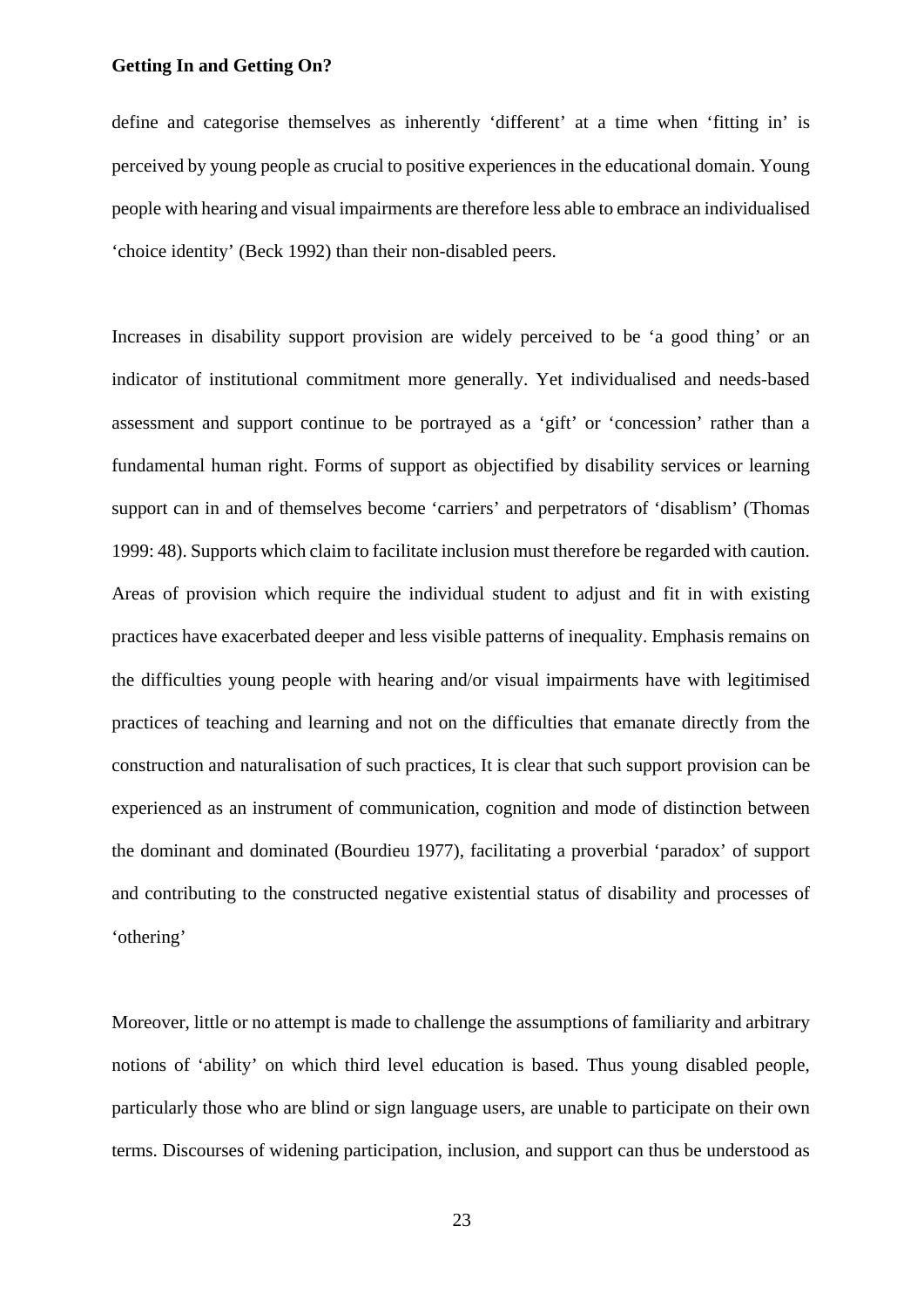objectifications of dominant world visions. These discourses are much less challenging than they might initially appear and become manifest as strategies of conservation rather than subversion of existing practices. Whilst heightening the need for change, these discourses remain encroached in 'safe' change in ways that are favourable to the cultural arbitrary and remain insensitive to young people's habitus of disability and dispositions to choose. This form of domination becomes self-perpetuating and may create new patterns of participation by accepting only those disabled people who have 'right' kinds of capital and are able to successfully become 'one of us' by conforming to meritocratic ideals. Concepts of inclusion and equality as currently operationalised, may instead signify the appearance of "*sympathetic participation and enthusiastic proximity"* (Bourdieu 1990: 3). Unless the dialectic relationship between structure, culture and agency are adequately recognised and challenged, practices of widening participation, inclusion and support will continue to be grounded in the rules of a non-disabled arbitrary for whom the phrase '*Welcome into my world'* is intransigent.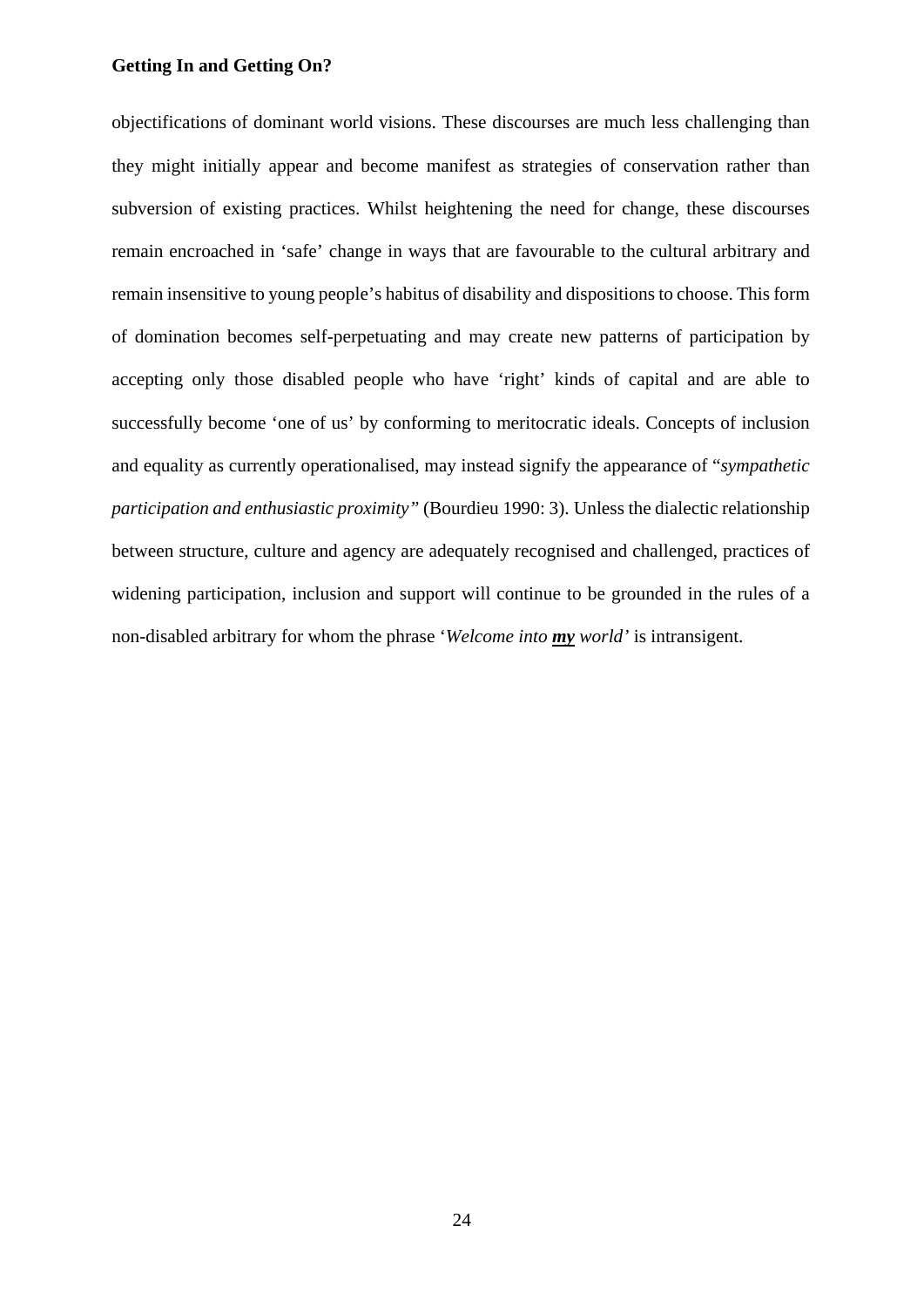#### **References**

- Baker, J., Lynch, K., Cantillion, S. and Walsh, J. (2004) *Equality: From Theory to Action*, Hampshire: Palgrave Macmillan
- Barnes, C., Mercer, G. and Shakespeare, T. (1999) *Exploring Disability: A Sociological Introduction,* Oxford: Polity Press

Beck, U. (1992) *Risk Society: towards a new modernity*, London: Sage.

- Blythman, M. and Orr, S. (2002) 'A Framework for Institutional Change' in A. Hayton and A. Paczuska, *Access, Participation and Higher Education: Policy and Practice*, London: Kogan Page
- Bourdieu, P. (1977) *Outline of a theory of practice*, Cambridge: Cambridge University Press.
- Bourdieu, P. (1984) *Distinction: a social critique of the judgement of taste*, Cambridge: Harvard University Press.
- Bourdieu, P. (1986) 'Forms of Capital' in J.C. Richardson (ed) *Handbook of Theory and Research for the Sociology of Education* pp.241-258. Reprinted in S. Ball (ed.) (2004) *The Routledge Falmer Reader in Sociology of Education,* London: Routledge Falmer.
- Bourdieu, P. (1989) *Social Space and Symbolic Power* in Sociological Theory, Vol. 7: pp.14- 25.
- Bourdieu, P. (1990a) *In Other Words*, Cambridge: Polity Press.
- Bourdieu, P. (1990b) *The Logic of Practice*, Cambridge: Polity Press.
- Bourdieu, P. (2000) *Pascalian Mediations,* Cambridge: Polity Press
- Bowl, M. (2012) Post-compulsory, higher education and training, in J.Arthur, A. Peterson, The Routledge Companion to Education. Routledge: London, pp199-208
- Cassin, M (2006) *Routine Regimes: Systemic Discrimination, Inequality and Privilege,* Paper presented at Equality and Social Inclusion Conference, Belfast: February 2006.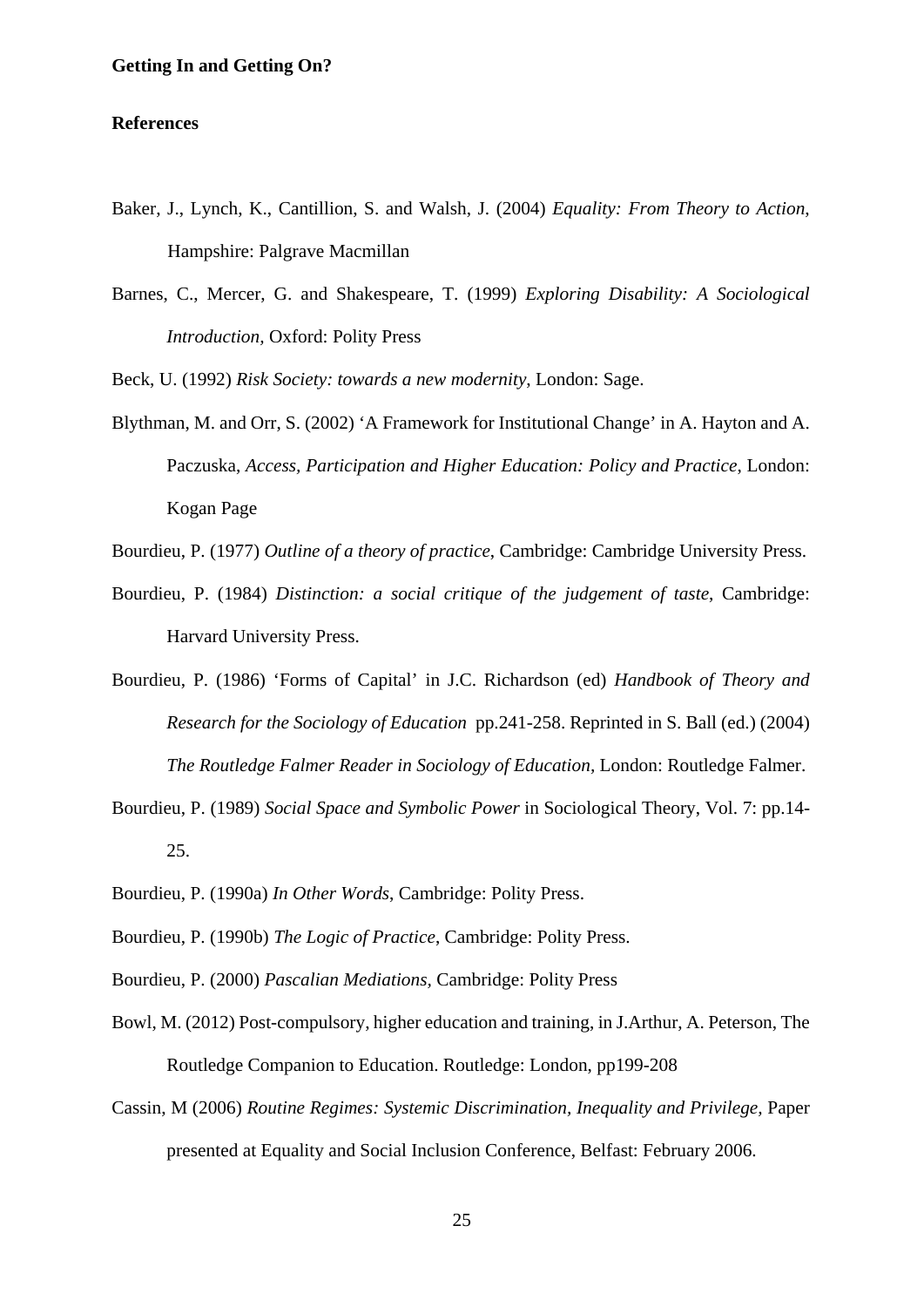Chitty, C. (2004) *Education Policy in Britain,* Hampshire: Palgrave Macmillan.

Cohen, S. (2001) *States of Denial,* Cambridge: Polity Press.

Corker, M. and Shakespeare, T. (2002) *Disability/Postmodernity*, London: Continuum.

- Crawford. K. (2003) *Contemporary issues in Education: An introduction*, Norfolk: Peter Francis Publishers.
- Edwards, C. and Imrie, R. (2003) *Disability and Bodies as Bearers of Value* in Sociology, Vol. 37 No. 2: pp.239-256.
- Hayton, A. and Paczuska, A. (eds.) (2002) *Access, Participation and Higher Education: Policy and Practice*, London: Kogan Page.
- Lynch, K. and Baker, J. (2005) 'Equality in Education: An Equality of Condition perspective' *Theory and Research in Education*, Vol. 3 No. 2: pp.131-164.
- McLaughlin, E., Khaoury, R. and Cassin, M. (2006) *Complex Forms of Discrimination*, Equality and Social Inclusion in Ireland Project: Working Paper 45.
- Marks, D. (1999) *Disability: Controversial Debates and Psychosocial Perspectives,* London: Routledge.
- Mills, C. Wright (1959) *The Sociological Imagination*, New York: Oxford.
- Nunan, T., George, R. and McCausland, H. (2005) 'Inclusive Education in Universities: Why it is important and how it might be achieved' in K. Topping and S. Maloney (eds.) *The Routledge Falmer Reader in Inclusive Education,* Oxon: Routledge/Falmer.
- Riddell, S., Tinklin, T. and Wilson, A. (2005a) *Disabled Students in Higher Education: Perspectives on widening access and changing policy*, London: Routledge.

Shakespeare, T. (2013) Disability Rights and Wrongs Revisited. 2<sup>nd</sup> ed. London: Routledge.

Thomas, L. (2001) *Widening Participation in Post-Compulsory Education,* London: Continuum.